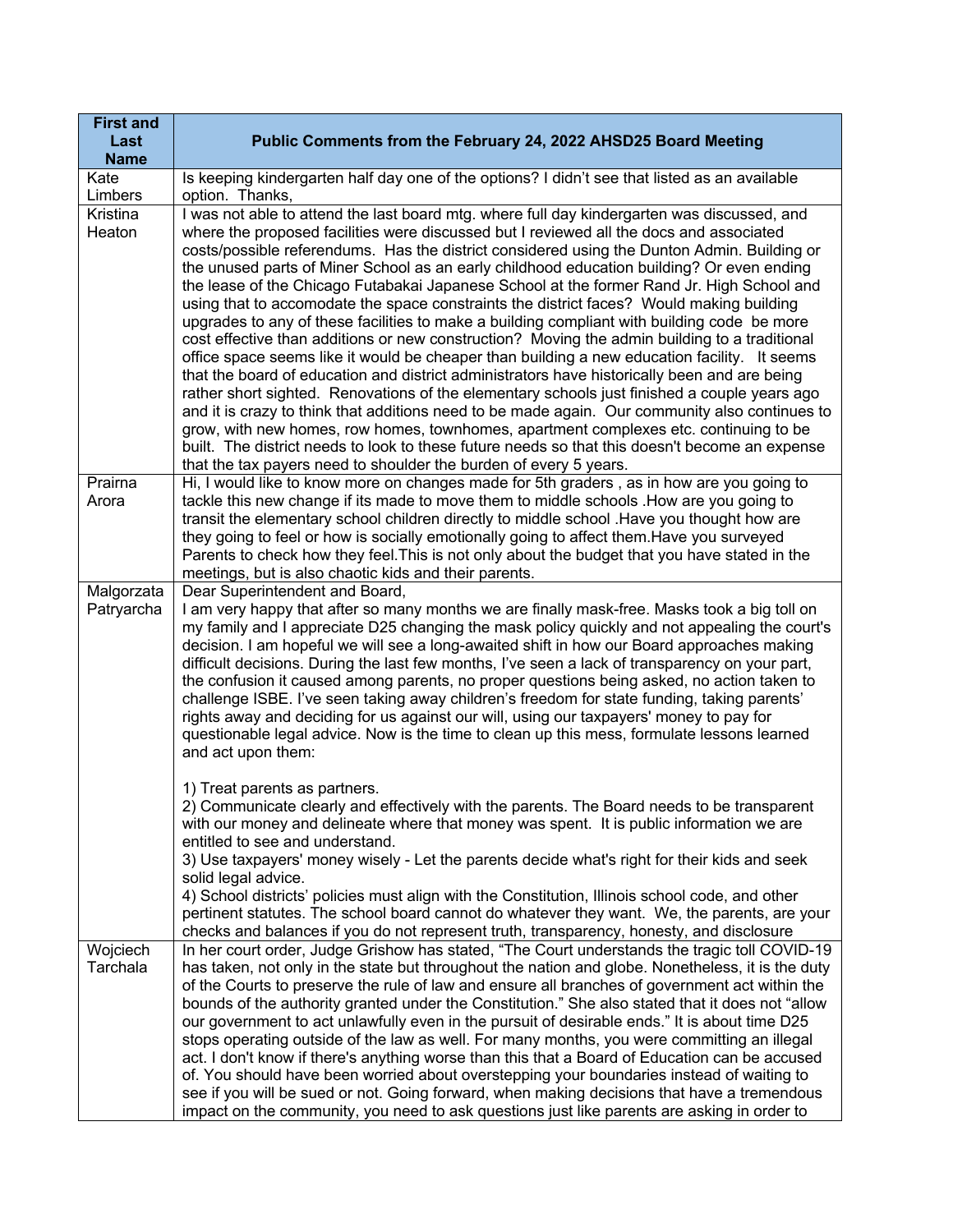|                   | make EDUCATED decisions. I know it's not always easy, but if you cannot handle the<br>responsibility that comes with your position, then in my opinion you're not a good fit. Our Board<br>needs leaders. I expect you to make better decisions in the future. Stand up for the freedom of<br>our children and also stand up for your freedom. It is not just the freedom of our children, it is<br>your freedom too.                                                                                                                                                                                                                                                                                                                                                                                                                                                                                                                                                                                                                                                                                                                                                                                                                                                                                                                                                                                                                                                                                                                                                                                                                                                                                                                                                                                                                                                |
|-------------------|----------------------------------------------------------------------------------------------------------------------------------------------------------------------------------------------------------------------------------------------------------------------------------------------------------------------------------------------------------------------------------------------------------------------------------------------------------------------------------------------------------------------------------------------------------------------------------------------------------------------------------------------------------------------------------------------------------------------------------------------------------------------------------------------------------------------------------------------------------------------------------------------------------------------------------------------------------------------------------------------------------------------------------------------------------------------------------------------------------------------------------------------------------------------------------------------------------------------------------------------------------------------------------------------------------------------------------------------------------------------------------------------------------------------------------------------------------------------------------------------------------------------------------------------------------------------------------------------------------------------------------------------------------------------------------------------------------------------------------------------------------------------------------------------------------------------------------------------------------------------|
| Diana             | Dear School Board Members,                                                                                                                                                                                                                                                                                                                                                                                                                                                                                                                                                                                                                                                                                                                                                                                                                                                                                                                                                                                                                                                                                                                                                                                                                                                                                                                                                                                                                                                                                                                                                                                                                                                                                                                                                                                                                                           |
| Giacalone         | I would like to express my concern for the potential full day kindergarten program that is being<br>considered right now in District 25. All of the options for expansion currently being considered<br>are all very disruptive to the students and very expensive for the taxpayers. One of the<br>advantages of neighborhood schools is that siblings and neighbors are in the same place.<br>Moving the youngest or the oldest students from the elementary buildings would be very<br>unfortunate and cost a lot of money on additional bussing.                                                                                                                                                                                                                                                                                                                                                                                                                                                                                                                                                                                                                                                                                                                                                                                                                                                                                                                                                                                                                                                                                                                                                                                                                                                                                                                 |
|                   | More importantly, I am concerned about the motivation behind these considerations. The<br>students of District 25 are doing very well academically and are quite prepared for first grade<br>with the current half day program. Children who are five need a lot of unstructured play time<br>which can be provided in an all day kindergarten program but why should we pay teachers to<br>supervise play time? Unstructured play is critical to the cognitive, physical, and social<br>emotional development in young children, I don't think this is up for debate. What is up for<br>discussion is the need for a full day kindergarten program. Many surrounding districts do have<br>a full day program however something that attracted me to this school district is the half day<br>kindergarten program. Our youngest learners should be spending the other half of their school<br>day at the playground, on playdates, shopping with an adult, at the public library, visiting with<br>grandparents, helping in the kitchen, bouncing a ball, playing with siblings the list goes on. I<br>enjoy providing my children with these experiences and other parents do too.<br>Families have the choice of where to live and as is, our schools are bursting at the seams. The<br>half day program has not deterred people from moving into this district. If there are some<br>families who need the full day program for child care purposes then let's provide a childcare<br>program for those families in need, not spend millions of dollars to alter a program that is not<br>broken and not necessary. Some families, like mine, appreciate this extra time with their little<br>ones. How many times have we all uttered the words, "they grow up too fast?" Let's not make<br>it even faster by getting them into a full day program even younger. |
|                   | Thank you for taking careful consideration of all opinions before making a decision on this<br>topic.                                                                                                                                                                                                                                                                                                                                                                                                                                                                                                                                                                                                                                                                                                                                                                                                                                                                                                                                                                                                                                                                                                                                                                                                                                                                                                                                                                                                                                                                                                                                                                                                                                                                                                                                                                |
|                   | Sincerely.<br>Diana Giacalone                                                                                                                                                                                                                                                                                                                                                                                                                                                                                                                                                                                                                                                                                                                                                                                                                                                                                                                                                                                                                                                                                                                                                                                                                                                                                                                                                                                                                                                                                                                                                                                                                                                                                                                                                                                                                                        |
| Tracy<br>Falconer | The TRO hearings exposed a lot of things parents didn't know about and at the same time<br>caused even greater confusion about what we were told in regards to local control. I see two<br>choices for the D25 board at this point:<br>1. If you were part of the conspiracy and you lied to us, you need to resign immediately.<br>2. If you think you have been deceived with bad legal advice, it is your duty as public servants<br>to hold the lawyers who gave our district such advice accountable and expose their agenda<br>and potential conflicts of interests.                                                                                                                                                                                                                                                                                                                                                                                                                                                                                                                                                                                                                                                                                                                                                                                                                                                                                                                                                                                                                                                                                                                                                                                                                                                                                           |
| Agnes<br>Tarchala | Dr. Bein and Board Members,<br>As a taxpayer, I am appalled at the way covid mitigations have been handled by D25. As a<br>district, you have had the authority all along to be a beacon to our community. You chose not<br>to. Judge Grishow used the word "evil" in her ruling. A Loudoun County Circuit Judge has also<br>ruled in favor of parents, enjoining the school board's mandatory mask policy citing<br>"irreparable harm" to students. You are adults and you should have known the dangerous<br>game that you are playing when you were forcefully masking children. As public servants, you<br>have gotten out of control and you owe parents an explanation. Did you really need a court<br>order to assert your local control? Did you really not know you were committing a crime? You                                                                                                                                                                                                                                                                                                                                                                                                                                                                                                                                                                                                                                                                                                                                                                                                                                                                                                                                                                                                                                                            |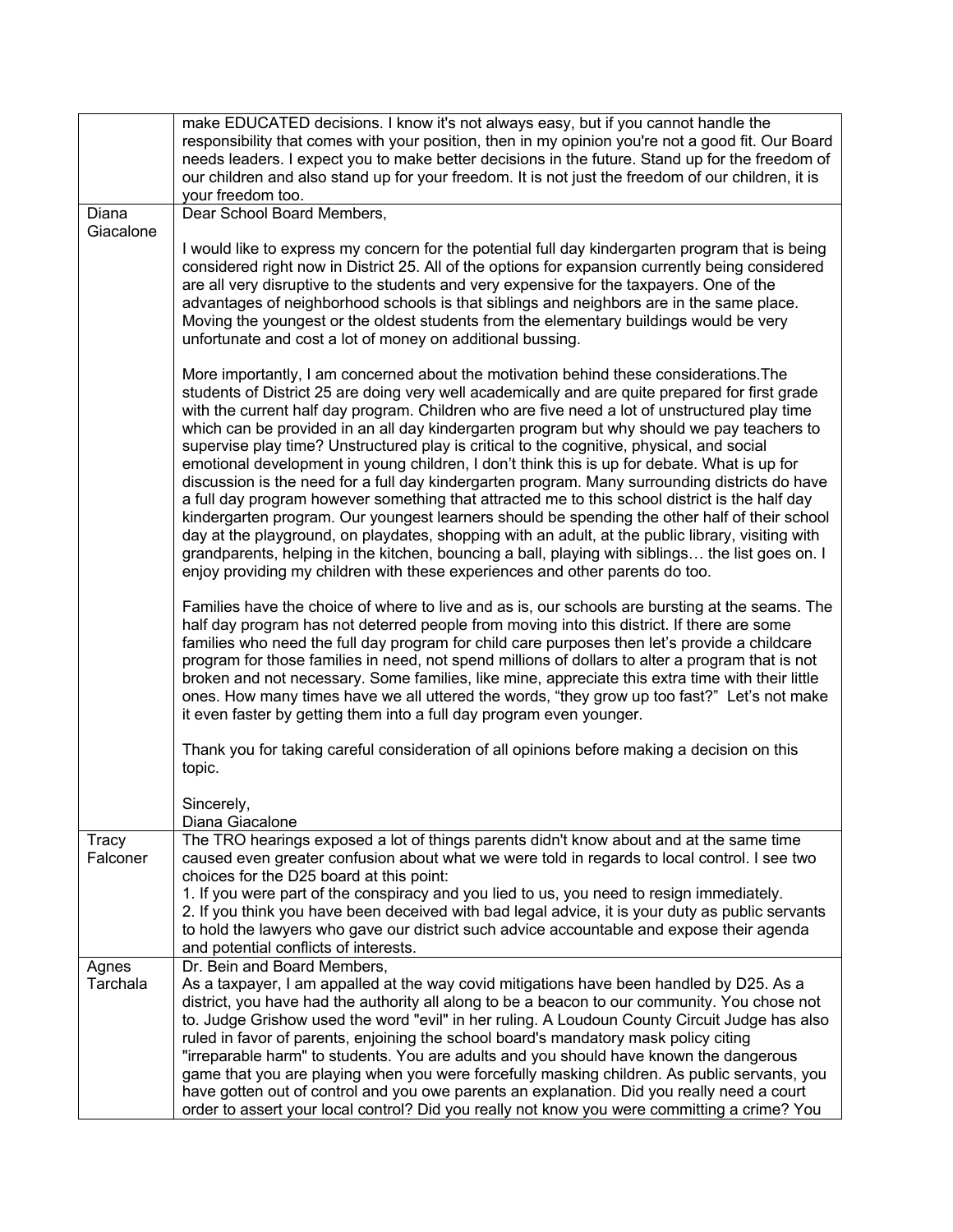|                              | should be the protector of parents' rights from the state government overreach, but instead<br>you followed the money. In regards to masks, the law is crystal clear. On July 9th 2021, the<br>CDC released new guidance for the 2021-2022 school year and then was fully adopted by<br>ISBE and IDPH. For those that do not know, ISBE and IDPH are not legislative law-making<br>bodies, they are merely administrative bodies that can provide guidance, not laws. With<br>HB2789 not passing last summer, IDPH has no powers within our schools, so please stop<br>referring to them as a guru. Also, ISBE does not have the authority to place schools on<br>probation, withhold funding and accreditation. I pay through my taxpayer's money for you to do<br>the job and recognize what is law and what is not.                                                                                                                                                                                                                                                                                                                                                                                                                                                                                                                                                                                                     |
|------------------------------|----------------------------------------------------------------------------------------------------------------------------------------------------------------------------------------------------------------------------------------------------------------------------------------------------------------------------------------------------------------------------------------------------------------------------------------------------------------------------------------------------------------------------------------------------------------------------------------------------------------------------------------------------------------------------------------------------------------------------------------------------------------------------------------------------------------------------------------------------------------------------------------------------------------------------------------------------------------------------------------------------------------------------------------------------------------------------------------------------------------------------------------------------------------------------------------------------------------------------------------------------------------------------------------------------------------------------------------------------------------------------------------------------------------------------|
| Debi<br>Shiffman             | I'd like to thank our Superintendent and the Board for giving all families the option to make<br>health choices for their children (even though it came as a response to court's ruling). It was<br>long overdue. Everyone single one of us who do not want to be masked is entitled to a due<br>process hearing by the IDPH. And they are not going to hear 100 let alone 6 million cases<br>because there is no science to prove that masks work. Now is the time for schools to forget<br>about the mandates and stick to do what they're paid to doteach!!!!                                                                                                                                                                                                                                                                                                                                                                                                                                                                                                                                                                                                                                                                                                                                                                                                                                                           |
| Marzena<br>Enger<br>Mikulski | Dr. Bein and D25 Board,<br>For the last few months, the message you were sending was our hands are tied, we have no<br>local control. Then, the TRO lawsuit brought a big chance for changing this situation. Parents<br>wanted to peacefully and lawfully end the political games used against us, our money, the<br>education system and our children. You were given an option not to be part of that lawsuit, but<br>you didn't take it. Parents had on their side the truth, science, ethics, and law. I'd like to know<br>who from District 25 decided to go against parents in court and why? Please provide your<br>analysis on the TRO, along with the names of the lawyers and law firms giving you legal<br>advice, and present them for public dialogue at the next board meeting. This would help foster<br>trust, integrity, and transparency that has been lost and broken.                                                                                                                                                                                                                                                                                                                                                                                                                                                                                                                                 |
| Edyta                        | Thank you!                                                                                                                                                                                                                                                                                                                                                                                                                                                                                                                                                                                                                                                                                                                                                                                                                                                                                                                                                                                                                                                                                                                                                                                                                                                                                                                                                                                                                 |
| Panocha                      | Since D25 has been utilizing SHIELD testing, please consider the following article that talks<br>about false positives.                                                                                                                                                                                                                                                                                                                                                                                                                                                                                                                                                                                                                                                                                                                                                                                                                                                                                                                                                                                                                                                                                                                                                                                                                                                                                                    |
|                              | As much as 40% of positive SHIELD tests in District 203 may be false due to the absence of<br>positive retesting:<br>https://www.centraltimes.org/uncategorized/2022/02/07/as-much-as-forty-percent-of-positive-<br>shield-tests-in-district-203-may-be-false-due-to-absence-of-positive-retesting/                                                                                                                                                                                                                                                                                                                                                                                                                                                                                                                                                                                                                                                                                                                                                                                                                                                                                                                                                                                                                                                                                                                        |
| Nichole<br>Wolverton         | This past weekend Thomas and South Middle Schools hosted the Sweetheart Volleyball<br>tournament. I was unable to walk into the game with admission paying students. The<br>students were asked to leave after they received their money back. The tournament schedule<br>that was sent out to some parents indicated there was a student charge of \$2 per student.<br>This would lead you to believe that students were welcome. We need to move forward, with<br>caution (mask optional) and allow these students to experience all there is to experience<br>during these influential years. Showing support for school programs and fellow students is a<br>healthy and safe way to spend their time. For those who fear of COVID exposure, they can<br>choose NOT to attend. It is unfair to continue to hold back those students who WANT to be<br>part of something. These rules are ridiculous. The high school district these students feed into<br>are holding events with students and there is no rise in COVID cases. Look at their last weeks<br>COVID numbers report as I am sure they will share them with you and you will be pleasantly<br>surprised how low the numbers are if any. Buffalo Grove High School reported ZERO cases.<br>Lets move on past these unreasonable fears you have and start moving forward in a positive<br>direction for those who want to. FREEDOM TO CHOOSE to ENJOY SCHOOL |
| Dariusz                      | When you will return with 30 minutes Lunches? our kids still eat like a Turkeys. It was fast and                                                                                                                                                                                                                                                                                                                                                                                                                                                                                                                                                                                                                                                                                                                                                                                                                                                                                                                                                                                                                                                                                                                                                                                                                                                                                                                           |
| Gatko                        | easy to adopt 20 minute lunches, lets do the same back.<br>We were following directions now is Your turn to follow the Law.<br>Other topic is why we pushing gender agenda on our kids? Let's them be kids and lets Start<br>teaching our kids mathematic and English, not segregate them by gender. Choosing gender<br>should be parents/guardian with kids not a School agenda.                                                                                                                                                                                                                                                                                                                                                                                                                                                                                                                                                                                                                                                                                                                                                                                                                                                                                                                                                                                                                                          |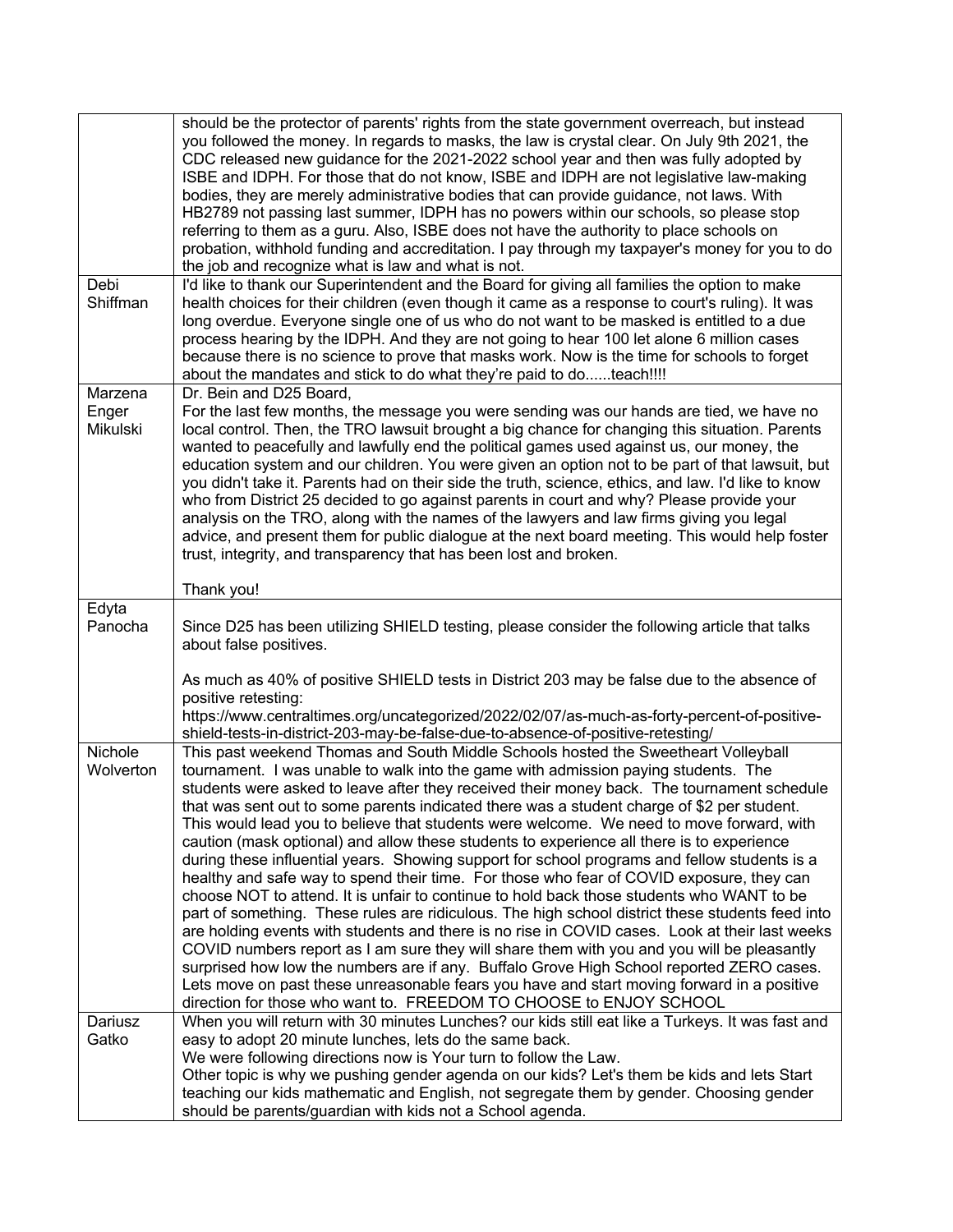| Anna<br><b>Bratko</b> | In this Chicago Tribune article dated 2/2/22 - https://www.chicagotribune.com/coronavirus/ct-<br>covid-schools-demand-exit-plans-local-control-20220203-siwtg2ocyvcb7dcabu4wvtr43e-<br>story.html?utm_source=newsletter&utm_medium=email&utm_campaign=Daywatch&utm_cont<br>ent=911643895974#nws=true                                                                                                                                                                                                                                                                                                                                                                                                                                                                                                                                                                                                                                                                                                                                                                    |
|-----------------------|-------------------------------------------------------------------------------------------------------------------------------------------------------------------------------------------------------------------------------------------------------------------------------------------------------------------------------------------------------------------------------------------------------------------------------------------------------------------------------------------------------------------------------------------------------------------------------------------------------------------------------------------------------------------------------------------------------------------------------------------------------------------------------------------------------------------------------------------------------------------------------------------------------------------------------------------------------------------------------------------------------------------------------------------------------------------------|
|                       | I read about three different school districts that tried to advocate for their districts using<br>common sense:                                                                                                                                                                                                                                                                                                                                                                                                                                                                                                                                                                                                                                                                                                                                                                                                                                                                                                                                                         |
|                       | "In a Tuesday tweet directed to IDPH, the Illinois State board of Education and Pritzker,<br>1)<br>Kaine Osburn, the superintendent at Wilmette-based Avoca School District 37 said, 'Numbers<br>are declining. You don't need to answer now, but in the coming weeks please develop a plan<br>& metrics for the option to off-ramp masks in schools. It's leadership only your team can<br>provide & things will get messy without it."                                                                                                                                                                                                                                                                                                                                                                                                                                                                                                                                                                                                                                |
|                       | "Officials at Winnetka Public Schools District 36 are also seeking guidance from the state<br>2)<br>with hopes of transitioning out of required virus protocol with the goal of being 'ready once<br>conditions improve. 'I am writing to advocate for school and health officials working together to<br>design an exit strategy for COVID-19 mitigations and a measured return to normalcy,' District<br>36 Superintendent Trisha Kocanda said in a letter to Pritzker and IDPH Director Dr. Ngozi                                                                                                                                                                                                                                                                                                                                                                                                                                                                                                                                                                    |
|                       | Ezike."<br>3)<br>"In Barrington 220 School District, which is among the districts facing litigation, the board<br>of education voted Monday to approve 'benchmarks' that officials said will inform future<br>mitigation decisions."                                                                                                                                                                                                                                                                                                                                                                                                                                                                                                                                                                                                                                                                                                                                                                                                                                    |
|                       | There are other examples from last year. I would like to understand why our superintendent<br>and board didn't do anything close to this. Why did you think it was not worth pursuing?<br>Please explain.                                                                                                                                                                                                                                                                                                                                                                                                                                                                                                                                                                                                                                                                                                                                                                                                                                                               |
| Marta<br>Denisiuk     | I am surprised how many teachers in our schools continue to wear a mask even though they<br>don't run a risk of losing their jobs anymore. I know for a fact that a lot of teachers are still<br>terrified of covid. That would explain the reason they kept pressuring and intimidating their<br>students, not recognizing that the cloth masks that most children in our schools have worn<br>were totally useless, which CDC itself admitted. I am also very disappointed that none of my<br>child's teachers have acknowledged the devastating effects of masking. I wish they were like<br>this Canadian teacher who was not afraid to speak up: "My students were taught to think of<br>themselves as vectors of disease. This has fundamentally altered their understanding of<br>themselvesWhen we look at the Covid-19 pandemic through the lens of history, I believe it<br>will be clear that we betrayed our children."<br>[I'm a Public School Teacher. The Kids Aren't Alright: https://bariweiss.substack.com/p/im-a-<br>public-school-teacher-the-kids] |
|                       | As we already know, the teachers unions have played a central role in silencing any<br>opposition. I'm asking our Board and the teachers to please stop underestimating and<br>diminishing parents. You behave like those are your kids. They are not. Stop usurping your<br>authority over our children. These poor kids have been horrifyingly brainwashed over covid. If<br>there were no children, there would be no teachers, no school, no board of education.<br>Children are the most important piece of the puzzle. D25 Board and teachers failed to<br>recognize it and they failed children miserably.                                                                                                                                                                                                                                                                                                                                                                                                                                                       |
| Agnes<br>Zapart       | I know the recent judge's ruling in the TRO case did not make everybody happy, but why are<br>we even considering wearing masks when CDC statistics show that a case of the flu is four<br>times more dangerous than a case of Covid (alpha and delta variants). Omicron is far less<br>deadly and a case of the flu is probably ten times more dangerous than Covid spreading right<br>now. Regarding the Covid vaccine, at the beginning of this month, CDC admitted that the<br>vaccine has failed in terms of protecting you from the virus as it mutates. They're now saying<br>that this vaccine can now permanently compromise people's immune systems. So why are<br>some people still proponents of masks and vaccines? Anyways, this discussion should not be<br>happening at schools, yet the indoctrination and damage done to kids at schools for the past<br>two years are on full display now andit made me look closely at the curriculum, the district<br>strategic plan heavily emphasizing DEI, overly cynical emphasis on race, gender and sexual   |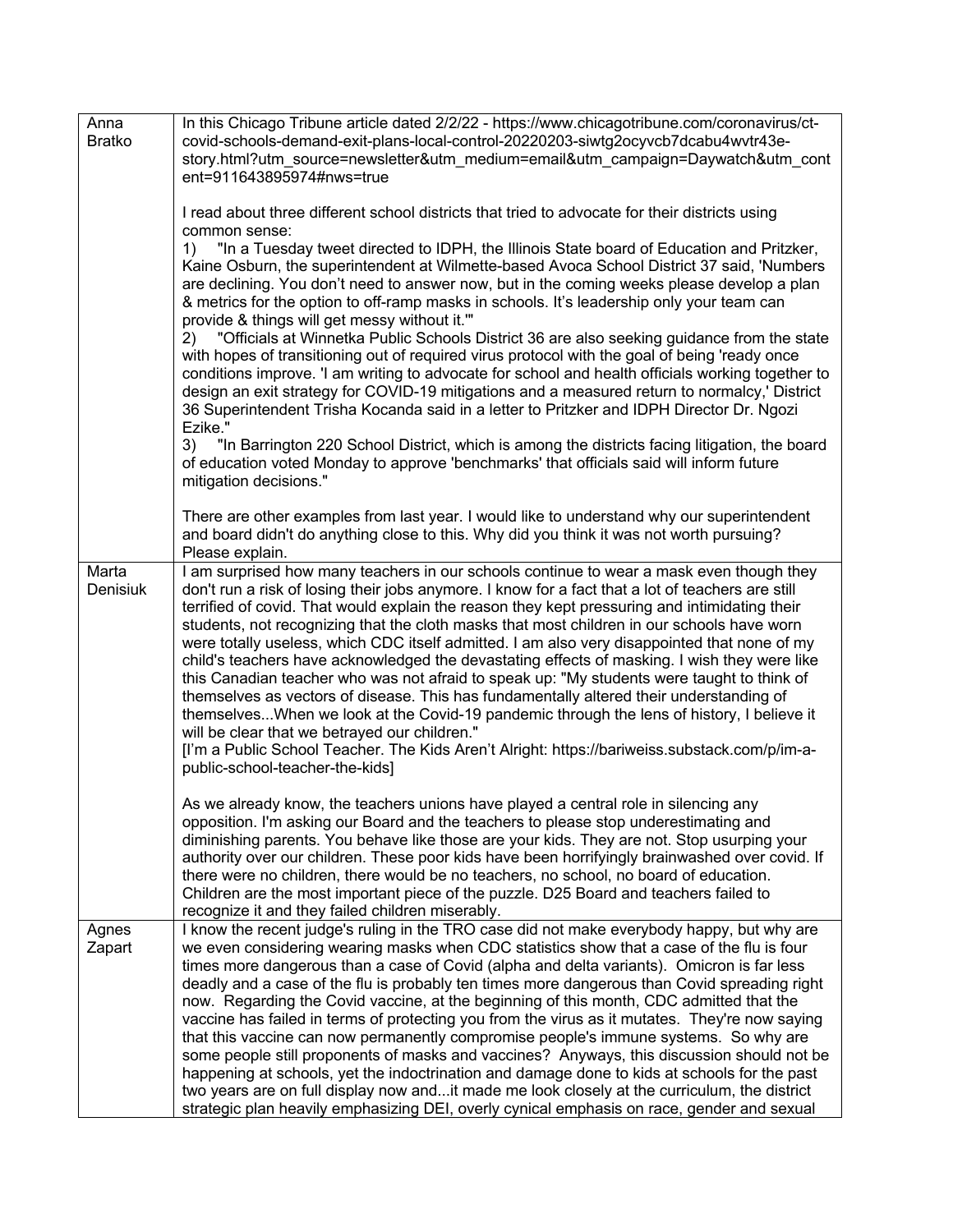| Margaret<br>Waz                    | orientation, and the overuse of electronic devices at school. That is the reason more and<br>more parents, including myself, are considering better schooling options for their children.<br>Some parents have already left District 25. This is a direct consequence of the decisions that<br>our district has been making in the last 2 years. The D25 superintendent, board, law firms,<br>and teachers union all played a role in driving children away from our schools and helped<br>destroy the institution of public education.<br>Nearly 2 Million Kids Left Public Schools From 2020 to 2021<br>https://thefederalist.com/2022/02/21/nearly-2-million-kids-left-public-schools-from-2020-to-<br>2021/?utm_source=rss&utm_medium=rss&utm_campaign=nearly-2-million-kids-left-public-<br>schools-from-2020-to-2021&utm_term=2022-02-21<br>"A new poll from National School Choice Week uncovered that 52% of parents considered, or<br>are considering, new schools for their children in the past year."<br>https://dailycaller.com/2022/01/18/poll-parents-school-choice/<br>While the mask mandate is gone, I'm not here to criticize anybody's personal choice to<br>continue to wear a mask or not. However, I am disappointed with our teachers who are<br>educated people but still failed to recognize masking is about pure control and power and has<br>nothing to do with medicine, health or safety. It is very concerning to me how teacher unions<br>have helped shape pandemic policies in Illinois<br>(https://www.thecentersquare.com/illinois/teacher-unions-help-shape-pandemic-policies-in-<br>illinois/article b37945ea-8a89-11ec-9802-572398d638a3.html):<br>"Teacher unions have used campaign spending, political organization and collective<br>bargaining power to influence policy decisions during the pandemic."<br>"The Chicago Teachers Union, the Illinois Education Association and the Illinois Federation<br>of Teachers have used their collective influence to push for mask mandates, vaccine rules,<br>remote learning, hiring practices, substitute teacher requirements and paid time off amid the<br>COVID-19 pandemic."<br>- "Teacher unions have also been vocal about mitigations in schools, at both the state and<br>local level throughout Illinois, including mask mandates and vaccine requirements. They were<br>highly critical of district judge's recent decision ruling Pritzker's school mask mandate "null and<br>void," calling it a "threat to keeping Illinois schools open for in-person learning."<br>"Teacher unions have always had a scratch-my-back relationship with politicians and we've<br>seen that playing out in the COVID era. They want more remote learning and mitigations."<br>"They have very strong collective bargaining power and they are using that power. The<br>unions have oversized power over parent's rights."<br>"Teacher unions are among the top donors to some of the state's most powerful Democrats,<br>including Gov. J.B. Pritzker, Senate President Don Harmon, D-Oak Park; and House Speaker<br>Emanuel 'Chris' Welch, D-Chicago. In the most recent election cycle, 94% of campaign<br>donations from teacher unions went to Democrats." |
|------------------------------------|-------------------------------------------------------------------------------------------------------------------------------------------------------------------------------------------------------------------------------------------------------------------------------------------------------------------------------------------------------------------------------------------------------------------------------------------------------------------------------------------------------------------------------------------------------------------------------------------------------------------------------------------------------------------------------------------------------------------------------------------------------------------------------------------------------------------------------------------------------------------------------------------------------------------------------------------------------------------------------------------------------------------------------------------------------------------------------------------------------------------------------------------------------------------------------------------------------------------------------------------------------------------------------------------------------------------------------------------------------------------------------------------------------------------------------------------------------------------------------------------------------------------------------------------------------------------------------------------------------------------------------------------------------------------------------------------------------------------------------------------------------------------------------------------------------------------------------------------------------------------------------------------------------------------------------------------------------------------------------------------------------------------------------------------------------------------------------------------------------------------------------------------------------------------------------------------------------------------------------------------------------------------------------------------------------------------------------------------------------------------------------------------------------------------------------------------------------------------------------------------------------------------------------------------------------------------------------------------------------------------------------------------------------------------------------------------------------------------------------------------------------------------------------------------------------------------------------------------------------------------------------------------------------------------------------------------------------------------------------------------------------------------------------------------------------------------------------------------------------------------------------------------------------------------------------------------------------------------------------------------------------|
| Padmavat<br>hy<br>Appandai<br>Raju | The present 4th graders are too young to fit into the middle school atmosphere. They haven't<br>been made ready as a last year of the elementary and to enjoy and relish this current year.<br>Also mentally they wouldn't be prepared to accept this change right in the third trimester of the<br>year. Given the impact COVID has given in our kids in the last two years this kind of change<br>would be too harsh on the current 4th graders to directly switch to middle school environment.<br>This motion of switching 5th grade to the middle schools in sd25 should be discouraged.                                                                                                                                                                                                                                                                                                                                                                                                                                                                                                                                                                                                                                                                                                                                                                                                                                                                                                                                                                                                                                                                                                                                                                                                                                                                                                                                                                                                                                                                                                                                                                                                                                                                                                                                                                                                                                                                                                                                                                                                                                                                                                                                                                                                                                                                                                                                                                                                                                                                                                                                                                                                                                                         |
| Malgorzata<br>Olszanski            | Here is a very intriguing insight from a teacher on reasons behind our school systems insisting<br>on masking, which also applies to public school curriculum:<br>https://childhoodmatter.com/2022/02/17/dumbing-down-our-kids/<br>"Another book I readwas Dumbing Us Down: The Hidden Curriculum of Compulsory<br>Schooling by John Taylor Gotto. Gatto posited that our schools only exist to train children to                                                                                                                                                                                                                                                                                                                                                                                                                                                                                                                                                                                                                                                                                                                                                                                                                                                                                                                                                                                                                                                                                                                                                                                                                                                                                                                                                                                                                                                                                                                                                                                                                                                                                                                                                                                                                                                                                                                                                                                                                                                                                                                                                                                                                                                                                                                                                                                                                                                                                                                                                                                                                                                                                                                                                                                                                                     |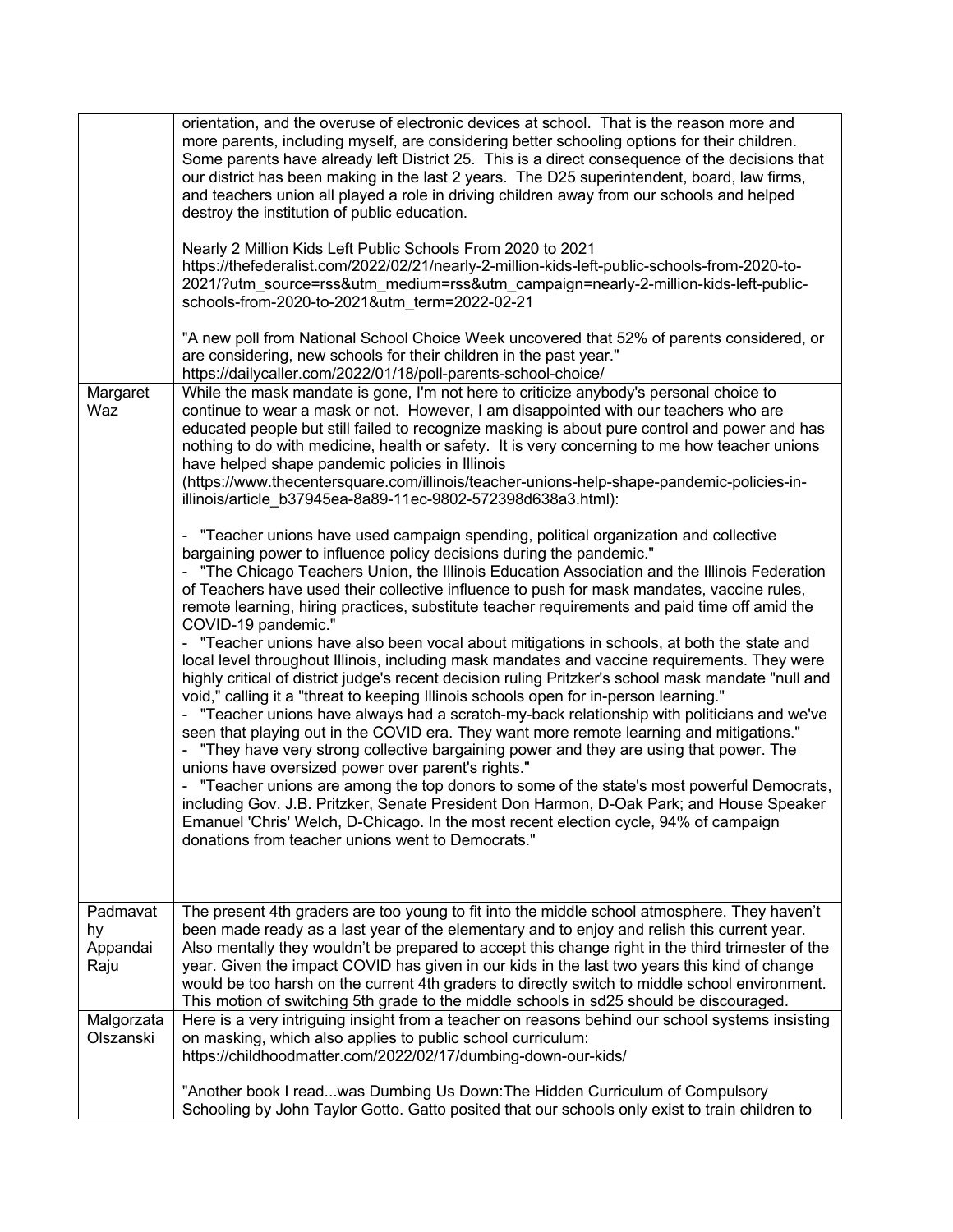|                      | comply - not to think. According to Gatto, the children who are most successful in school are<br>those who can best follow rules without question. After working in Early Childhood Education<br>for 30 years I believe he was right. We are destroying peoples ability to think critically in order<br>to make them compliant with a system that go against their natureI believe classrooms<br>should follow the model of children's museums. create a rich environment full of interesting<br>items for children to interact with, and then add teachers who will simply monitor for safety and<br>provide key questions that guide children's thinking - and otherwise allow the children to figure<br>things out for themselves. Teachers are simply guides - they should be asking questions - not<br>giving answers. Masking is a whole new level of complianceA compliant person is much<br>easier to control - a free thinker is dangerous to an authoritarian leaderCurrently the leading<br>cause of death in America among 18-45 year olds is fentanyl overdose - but nothing is being<br>done about that. We instead are all fighting over a virus with a 99.98% recovery rate.<br>Something is very wrong." |
|----------------------|---------------------------------------------------------------------------------------------------------------------------------------------------------------------------------------------------------------------------------------------------------------------------------------------------------------------------------------------------------------------------------------------------------------------------------------------------------------------------------------------------------------------------------------------------------------------------------------------------------------------------------------------------------------------------------------------------------------------------------------------------------------------------------------------------------------------------------------------------------------------------------------------------------------------------------------------------------------------------------------------------------------------------------------------------------------------------------------------------------------------------------------------------------------------------------------------------------------------------|
| Jennifer<br>Anderson | I, along with many other parents in the district, would appreciate hearing more context and<br>detail around how the most recent pandemic procedures were developed. I'm specifically<br>concerned about the lack of congruence between published recommendations from the<br>CCDPH and Dr. Bein's statement that the mitigation strategies were developed while "working<br>with the Cook County Health Department."                                                                                                                                                                                                                                                                                                                                                                                                                                                                                                                                                                                                                                                                                                                                                                                                     |
|                      | This statement raises questions because the CCDPH guidance at the time D25 was drafting<br>our current procedures was to have "universal masking; physical distancing; contact tracing;<br>isolation and quarantine for confirmed cases and contacts; good indoor ventilation; and<br>adherence to handwashing and respiratory etiquette."                                                                                                                                                                                                                                                                                                                                                                                                                                                                                                                                                                                                                                                                                                                                                                                                                                                                                |
|                      | In contrast, D25 chose optional masking, elimination of contact tracing, elimination of close<br>contact quarantine, and lax social distancing.                                                                                                                                                                                                                                                                                                                                                                                                                                                                                                                                                                                                                                                                                                                                                                                                                                                                                                                                                                                                                                                                           |
|                      | Did the CCDPH review and approve the current plan based on factors specific to our district?<br>I'm sure you can understand the feeling of unease when parents are told one thing by public<br>health officials and another by the district. In the spirit of transparency and open<br>communication with the community, I look forward to additional discussion and details about<br>this policy in tonight's meeting.                                                                                                                                                                                                                                                                                                                                                                                                                                                                                                                                                                                                                                                                                                                                                                                                   |
| Leah Ross            | Thank you for understanding that Governor Pritzker has been violating our due process.<br>Thank you for acknowledging the urgent need for so many children and teachers to move to<br>mask optional. It's beyond time and past due, but the healing has begun.                                                                                                                                                                                                                                                                                                                                                                                                                                                                                                                                                                                                                                                                                                                                                                                                                                                                                                                                                            |
|                      | Afterall, ending aggressive mitigations based on "guidelines" or "feelings" would have left us in<br>a never ending land of imposing controls that have never been proven to work in the first<br>place. First, health guidelines are not always entirely enforceable nor even necessary for for<br>all. Families must have the automy to make these applications. Second, feelings of comfort<br>and risk assessment will always be relative to individual truths and circumstances. Finally,<br>without a concrete measure of these specific controls working or not working, how would we<br>ever have had an off ramp for them? We didn't have one. We wouldn't ever have had one.<br>Parents, lawyers, judges and our state legislature BUILT us our off ramp and I'm so thankful<br>that you, as our district leaders, chose to immediately take it.                                                                                                                                                                                                                                                                                                                                                                |
|                      | Choice has been the way since the beginning. We now understand so much more about kids<br>and Covid, transmission in schools and the harmful consequences of masking and/or<br>excluding learners during critical years. We will never all agree on one path or one truth; no<br>one kind of parental perspective has a monopoly on worry; and nobody can demand a school<br>district's administrators and teachers transform into full time health officials.                                                                                                                                                                                                                                                                                                                                                                                                                                                                                                                                                                                                                                                                                                                                                            |
|                      | Thank you for letting these controls dissolve into a history that we will never forget. Viruses<br>aren't gone. Covid isn't gone. But we have lived among viruses and their potential for ugliness<br>forever and will have to persevere. Controlling the health of one's family is a goal of every                                                                                                                                                                                                                                                                                                                                                                                                                                                                                                                                                                                                                                                                                                                                                                                                                                                                                                                       |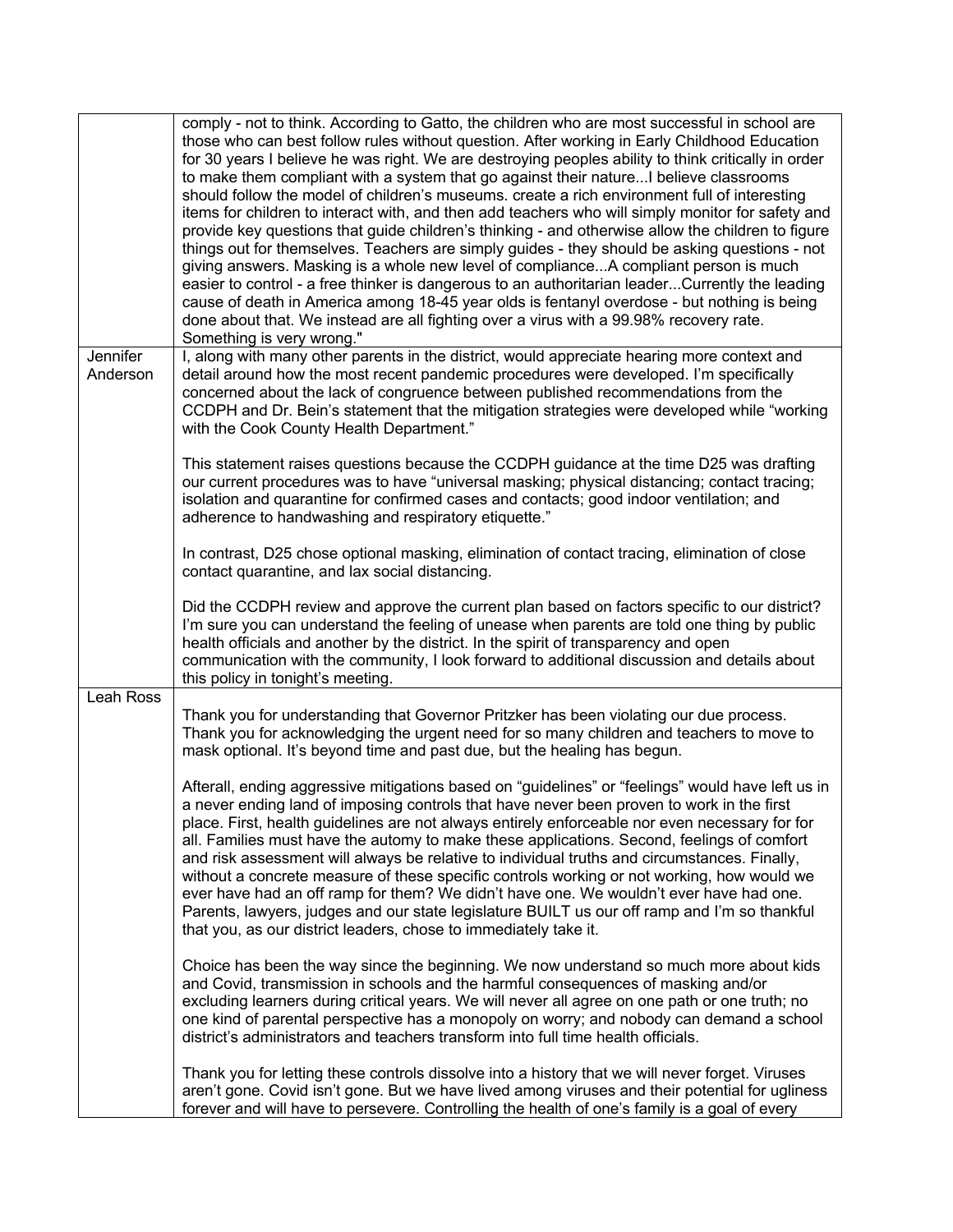|                     | parent, and all choices to help keep a family as healthy as possible are still there for the<br>taking. Attempting to control health with sweeping mandates and one size fits all rules does<br>not work and no longer means we exclude healthy children, track and report cases, force<br>masking and cancel important events in our childrens' lives.                                                                                                                                                                                                                                                                                                                                                                                                                                                                                                                                                                                                                                                                                                                                                      |
|---------------------|--------------------------------------------------------------------------------------------------------------------------------------------------------------------------------------------------------------------------------------------------------------------------------------------------------------------------------------------------------------------------------------------------------------------------------------------------------------------------------------------------------------------------------------------------------------------------------------------------------------------------------------------------------------------------------------------------------------------------------------------------------------------------------------------------------------------------------------------------------------------------------------------------------------------------------------------------------------------------------------------------------------------------------------------------------------------------------------------------------------|
|                     | Of special note to me: Please let our kids back into sporting events at their middle schools.<br>They want to be with their peers in exciting environments! What a gift it is to have large groups<br>of adolescents who want to be in their school building! Who have pride in their school and their<br>fellow classmates! We should not be experiencing administrations that are herding children<br>away from their schools as if they represent not only inconvenience to adults but dangerous<br>disease? All under the guise of Covid controls with the explanation that students in bleachers<br>at after school sporting events are a more dangerous Covid risk than children spending hours<br>together in the classroom? Heads up: they will spend that time together socializing when you<br>remove them from the building anyway. They'll also head right over to District 214 high school<br>games where they ARE allowed to spectate amongst full crowds. End the theatre of the<br>absurd. This is just one of a number of false illusions of control that must be permanently<br>abandoned. |
|                     | So yes, I came here tonight to say thank you. Thank you for ushering us into this new age,<br>and thank you in advance for ensuring that we continue forward progress.                                                                                                                                                                                                                                                                                                                                                                                                                                                                                                                                                                                                                                                                                                                                                                                                                                                                                                                                       |
| Martha<br>Zaborowsk | First, I would like to commend the district and constituents for the continuous respect<br>displayed in our community. As mask standards continue to be overseen in various courts, I<br>would like to request that we take the lead from other school districts, such as district 203, to<br>require masks for preschool students since they are the only age group ineligible to be<br>vaccinated. The science is clear that vaccination protects you from severe illness, but <5<br>children do not have that protection choice at this time. If we remove the protective layer of<br>masks from our youngest community members, we are increasing the likelihood of exposure<br>and risks to severe conditions such as MIS-C. Thank you for your consideration.                                                                                                                                                                                                                                                                                                                                          |
| Natalie<br>White    | With the TRO ruling, I am glad that parents will be able to be parents and not the school<br>district being the parents. Parents and taxpayers, not politicians should always be in charge of<br>their schools. If it were four years ago, before covid, and kids voluntarily wore masks, say as a<br>fashion fad, wouldn't administrators have had a fit about how it disrupts communication,<br>promotes cliques or jeopardizes health? You know they would have! How could you accept<br>this ESSER money? How could you demand teachers get vaccinated, can't people make their<br>own decisions on their health?                                                                                                                                                                                                                                                                                                                                                                                                                                                                                        |
| Michele<br>Hilgart  | Dear Dr. Bein and members of the Board,                                                                                                                                                                                                                                                                                                                                                                                                                                                                                                                                                                                                                                                                                                                                                                                                                                                                                                                                                                                                                                                                      |
|                     | The appellate court decision earlier this month made it clear that District 25 is free to<br>implement its own mask mandate. "We note the language of the TRO in no way restrains<br>school districts from acting independently from the executive orders or the IDPH in creating<br>provisions addressing COVID-19. Thus, it does not appear the school districts are temporarily<br>restrained from acting by the court's TRO."<br>Despite attempts to frame this decision as beyond the District's control, it is apparent from<br>several of Dr. Bein's recent communications that you are aware that the decision on whether<br>or not to require masks lies with the District 25 school board and administration, and that you                                                                                                                                                                                                                                                                                                                                                                         |
|                     | have chosen to make masks optional—not based on guidance from Public Health agencies<br>and experts like the CDC and the American Academy of Pediatrics (both of which continue to<br>recommend universal indoor masking by all students ages 2 years and older, staff, teachers,<br>and visitors to K-12 schools, regardless of vaccination status), but rather based on the<br>guidance of legal counsel (presumably to avoid further litigation from the very vocal minority of<br>families who oppose masking and the outside organizations driving their efforts). I hope that<br>gamble pays off for you.                                                                                                                                                                                                                                                                                                                                                                                                                                                                                              |
|                     | Fortunately, for families like mine who rely on masking to protect vulnerable family members<br>not eligible for vaccination, the majority of students in our school have opted to remain                                                                                                                                                                                                                                                                                                                                                                                                                                                                                                                                                                                                                                                                                                                                                                                                                                                                                                                    |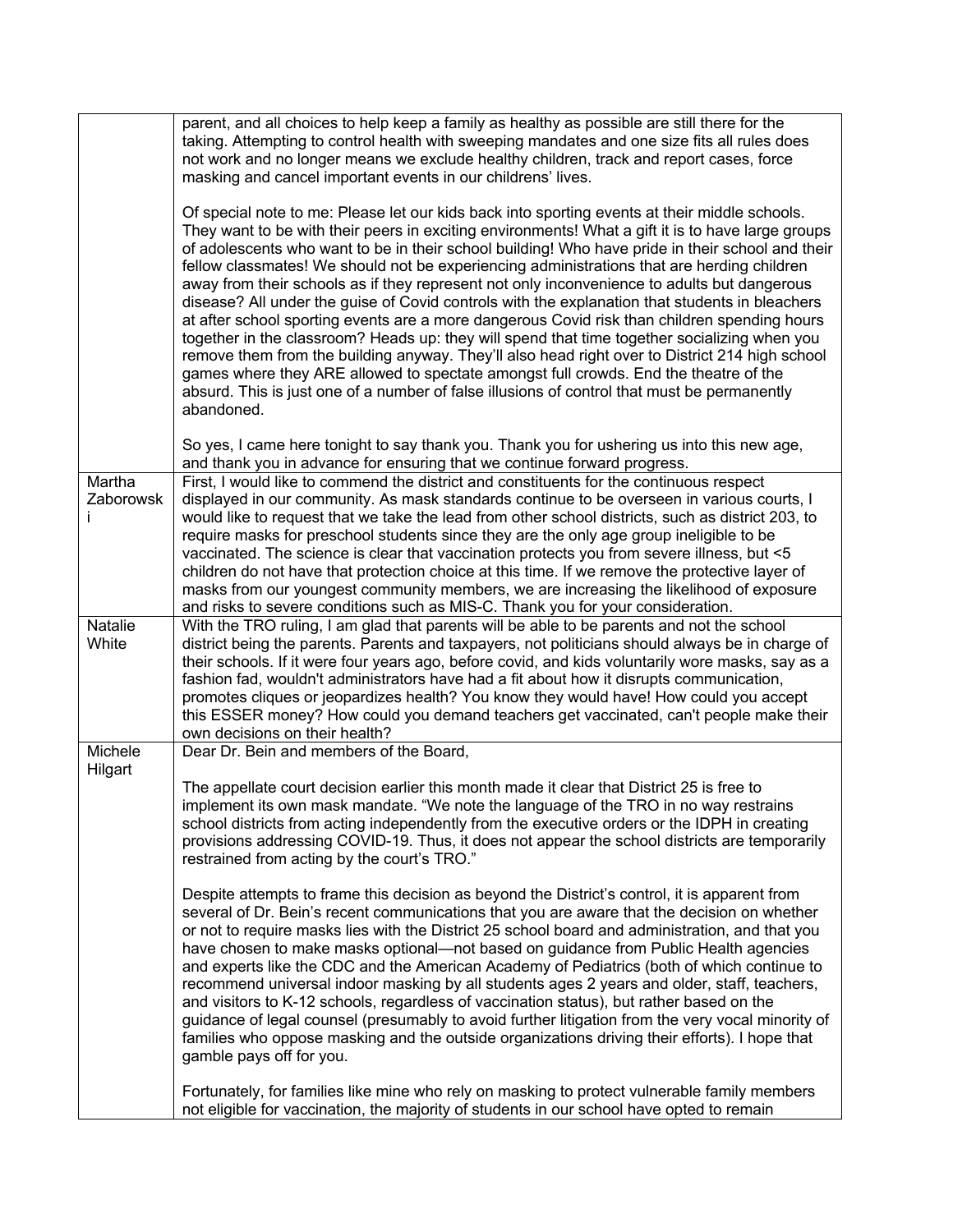|                | masked. Hopefully this will be sufficient to protect our kids where the district has failed them.                                                                                                                                                                                                                                                                                                                                                                                                                                                                                                                                                                                                                                                                                                                                                                                                                  |
|----------------|--------------------------------------------------------------------------------------------------------------------------------------------------------------------------------------------------------------------------------------------------------------------------------------------------------------------------------------------------------------------------------------------------------------------------------------------------------------------------------------------------------------------------------------------------------------------------------------------------------------------------------------------------------------------------------------------------------------------------------------------------------------------------------------------------------------------------------------------------------------------------------------------------------------------|
|                | What concerns me most at this point, is that this was never really about masking. This was a<br>first test. And District 25 failed. I fear that in the months and years ahead there will be many,<br>more important tests. I only hope that when the next one comes, you will take the duty of your<br>position seriously and act in the best interests of students and the community, and not solely<br>on the basis of legal risk.                                                                                                                                                                                                                                                                                                                                                                                                                                                                               |
| Lisa<br>Joseph | D25 Superintendent and Board Members,<br>Here is an insightful article on How Billions in COVID Stimulus Funds Led to Dangerous,<br>Tyrannical Policies in U.S. Schools:<br>https://childrenshealthdefense.org/defender/covid-stimulus-funds-dangerous-tyrannical-<br>policies-schools/?utm_source=salsa&eType=EmailBlastContent&eId=78691755-4889-4368-<br>beac-7f6dcda2531e                                                                                                                                                                                                                                                                                                                                                                                                                                                                                                                                      |
|                | Now it is clear to me it was all about money. However, as taxpayers whose money makes up<br>more than 70% of our district's budget, we had the right to demand what is right for our<br>children. It was not right for you to take their smiles away. It was not right to instill fear in them<br>and make them question their own parents.                                                                                                                                                                                                                                                                                                                                                                                                                                                                                                                                                                        |
|                | Our children get bullying lessons at school, bullying is also part of D25 Board Policies, yet you<br>didn't think it applied to you. Your policy is one-sided. It doesn't address bullying towards<br>students. Please change your policy to extend it to everyone.                                                                                                                                                                                                                                                                                                                                                                                                                                                                                                                                                                                                                                                |
|                | In D25 "insights newsletter" from 2021<br>(https://www.sd25.org//cms/lib/IL01904427/Centricity/Domain/45/INSIGHT%202021%20FINA<br>L.pdf), I read:                                                                                                                                                                                                                                                                                                                                                                                                                                                                                                                                                                                                                                                                                                                                                                  |
|                | "We represent you! The School Board is the guardian of the public trust and our board<br>members take that job to heartour board makes decisions and guides this District to be of<br>service." I don't feel you took your job to heart and adequately represented concerned parents<br>during the covid pandemic.                                                                                                                                                                                                                                                                                                                                                                                                                                                                                                                                                                                                 |
| Michele        | Dear Dr. Bein and members of the Board,                                                                                                                                                                                                                                                                                                                                                                                                                                                                                                                                                                                                                                                                                                                                                                                                                                                                            |
| Hilgart        | The appellate court decision earlier this month made it clear that District 25 is free to<br>implement its own mask mandate. "We note the language of the TRO in no way restrains<br>school districts from acting independently from the executive orders or the IDPH in creating<br>provisions addressing COVID-19. Thus, it does not appear the school districts are temporarily<br>restrained from acting by the court's TRO."                                                                                                                                                                                                                                                                                                                                                                                                                                                                                  |
|                | Despite attempts to frame this decision as beyond the District's control, it is apparent from<br>several of Dr. Bein's recent communications that you are aware that the decision on whether<br>or not to require masks lies with the District 25 school board and administration, and that you<br>have chosen to make masks optional—not based on guidance from public health agencies<br>and experts like the CDC and the American Academy of Pediatrics (both of which continue to<br>recommend universal indoor masking by all students ages 2 years and older, staff, teachers,<br>and visitors to K-12 schools, regardless of vaccination status), but rather based on the<br>guidance of legal counsel (presumably to avoid further litigation from the very vocal minority of<br>families who oppose masking and the outside organizations driving their efforts). I hope that<br>gamble pays off for you. |
|                | Fortunately, for families like mine who rely on masking to protect vulnerable family members<br>not eligible for vaccination, the majority of students in our school have opted to remain<br>masked. Hopefully this will be sufficient to protect our kids where the district has failed them.                                                                                                                                                                                                                                                                                                                                                                                                                                                                                                                                                                                                                     |
|                | What concerns me most at this point, is that this was never really about masking. This was a<br>first test. And District 25 failed. I fear that in the months and years ahead there will be many,<br>more important tests. I only hope that when the next one comes, you will take the duty of your                                                                                                                                                                                                                                                                                                                                                                                                                                                                                                                                                                                                                |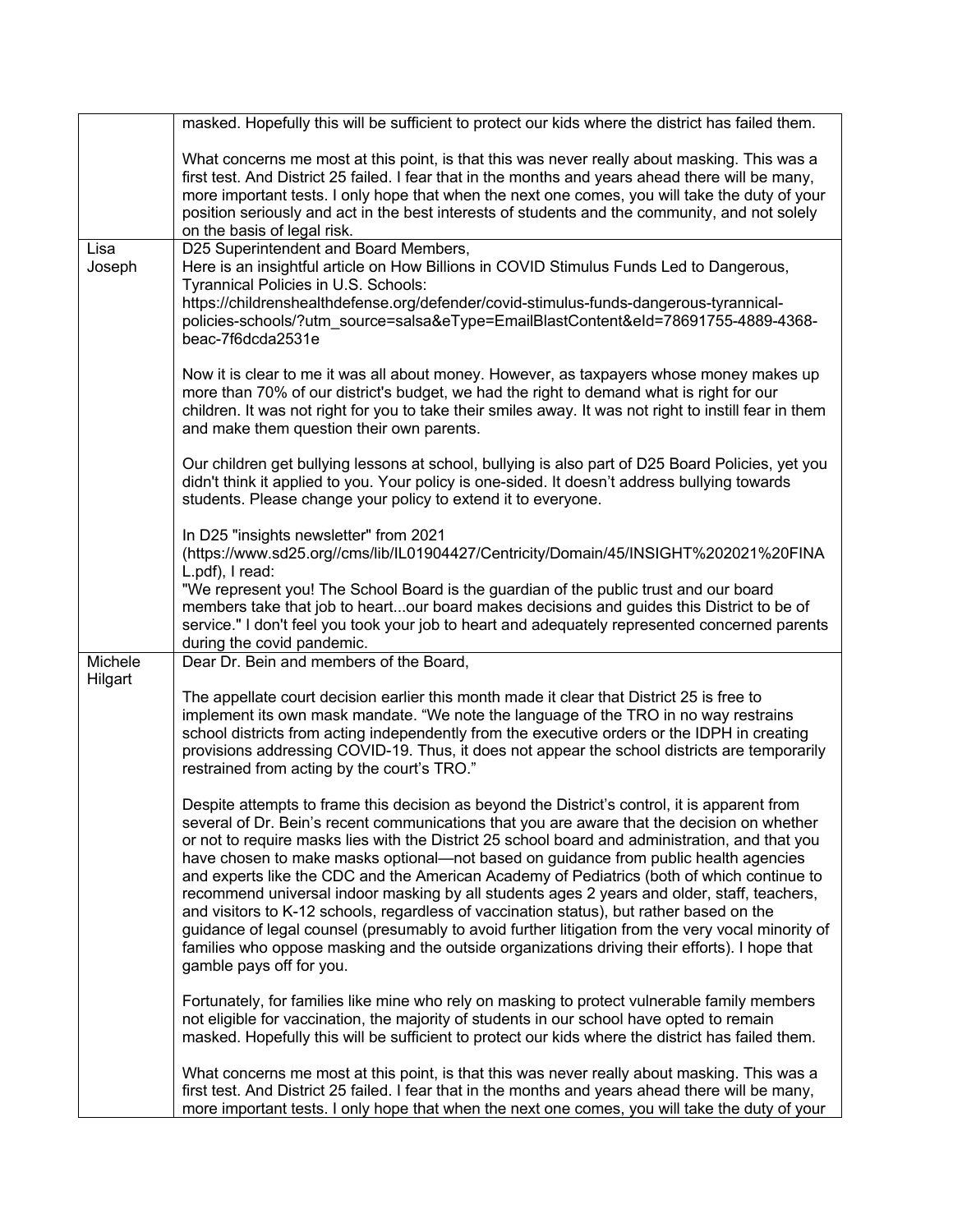|                          | position seriously and act in the best interests of students and the community, and not solely<br>on the basis of legal risk.                                                                                                                                                                                                                                                                                                                                                                                                                                                                                                                                                                                                                                                                                                                                                                                                                                                                                                                                                                                                                                                  |
|--------------------------|--------------------------------------------------------------------------------------------------------------------------------------------------------------------------------------------------------------------------------------------------------------------------------------------------------------------------------------------------------------------------------------------------------------------------------------------------------------------------------------------------------------------------------------------------------------------------------------------------------------------------------------------------------------------------------------------------------------------------------------------------------------------------------------------------------------------------------------------------------------------------------------------------------------------------------------------------------------------------------------------------------------------------------------------------------------------------------------------------------------------------------------------------------------------------------|
| Jeremy<br>Glass          | While I appreciate Dr. Bein's emails keeping us informed about changes resulting from the<br>recent TRO, I (and many in the community) are wondering why the requirement to now be<br>"mask recommended" rather than "mask required" is leading to other, non-mask related<br>changes. One of the main points of the parents who paid for the lawsuit against D25 is that<br>those who want to wear a mask still have that choice, and they can mask up to protect<br>themselves from unmasked classmates. All kids are unmasked during lunch, though, so what<br>is the reasoning behind bringing lunch back to normal so that there is no distancing?                                                                                                                                                                                                                                                                                                                                                                                                                                                                                                                        |
| Lindsay<br>Nugent        | Thank you so much for your February 5th email making District 25 mask optional. The past<br>three weeks have brought so much joy to my girls' lives. We have friends and family in other<br>districts who didn't immediately go mask optional. It caused so much unnecessary fighting<br>and division between parents and school boards, who eventually all went mask optional<br>anyway. Additionally, I read my kids your email from February 19th and they screamed in<br>happiness and excitement. After two years, our kids deserve to get back to normal.<br>I was lucky to be able to volunteer at Dryden all three days last week and saw kids fully<br>wearing masks, not wearing masks and everything in between. Doing what makes them<br>comfortable. Each student, staff and volunteer I encountered was pleasant and respectful to<br>one another and it brought so much pride and a feeling of community that has been missing.<br>It was beautiful to see all the smiles.                                                                                                                                                                                      |
| Ewa<br>Predota           | When you see tens of thousands of people in basketball arenas and football stadiums with no<br>masks on, then you force a bunch of kids to wear them all day at school, there is something<br>wrong with this picture. The forced masking of school-aged kids was not just wrong it was<br>illegal. School districts were never given this kind of power to force healthy kids to mask or<br>quarantine. Our district was part of a political game and DeVore's lawsuit returned power to<br>the parents. Some district leaders who decided to fight the mandates in court say they've<br>exhausted all other options after writing to the governor's office, ISBE, state superintendent,<br>and IDPH to advocate for localized mitigations. I was disappointed to see that District 25,<br>having board members showing signs of opposition in regards to the mandates, was not<br>strong enough to join such actions.                                                                                                                                                                                                                                                        |
| <b>Stacey</b><br>Tobin   | Although I was disappointed that D25 decided to drop the mask requirement, I understand that<br>there were potential legal consequences for not following the TRO. However, I do not<br>understand the public health rationale for subsequent policy decisions: (1) dropping contact<br>tracing, (2) continuing to follow the 5-day quarantine even without masking, (3) failing to<br>increase distancing despite the lack of masking, and (4) closing SHIELD testing enrollment<br>(after a very brief re-opening with no effort made to explain how weekly testing is even more<br>important for keeping kids in school now that masking is optional, and with invitations to opt-<br>out included in every email). If the policy is to make masks optional, then the district should be<br>placing MORE emphasis on all the other possible safety measures, not eliminating them<br>altogether. I hope that Dr. Bein and the board can provide us with the public health rationale<br>and the risk/benefit discussions they had with CCDPH that drove these decisions, and that<br>they were not made unilaterally out of convenience or an emotional desire for normalcy. |
| Cassie<br><b>Hrtanek</b> | I am very concerned that the Board is not following CDC Guidance when it comes to masking<br>in schools. Student health and safety should be a priority. Why has the Board determined that<br>the district will not follow that guidance?                                                                                                                                                                                                                                                                                                                                                                                                                                                                                                                                                                                                                                                                                                                                                                                                                                                                                                                                      |
| Alexis<br>Hammond        | Dear District 25 Board Members,<br>I write to you out of concern regarding the Cook County Department of Health Statement from<br>February 18th, 2022. A portion of the statement reads:<br>"The Cook County Department of Public Health continues to strongly recommend universal<br>masking in PreK - 12 schools. Masking of all teachers, students, and visitors reduces<br>transmission of COVID-19, allowing districts to maintain in-person education in their schools.                                                                                                                                                                                                                                                                                                                                                                                                                                                                                                                                                                                                                                                                                                  |
|                          | Masking is a critical component of the layered mitigation strategies that keep students and<br>schools safe. CCDPH urges schools to follow these strategies, recommended by the U.S.                                                                                                                                                                                                                                                                                                                                                                                                                                                                                                                                                                                                                                                                                                                                                                                                                                                                                                                                                                                           |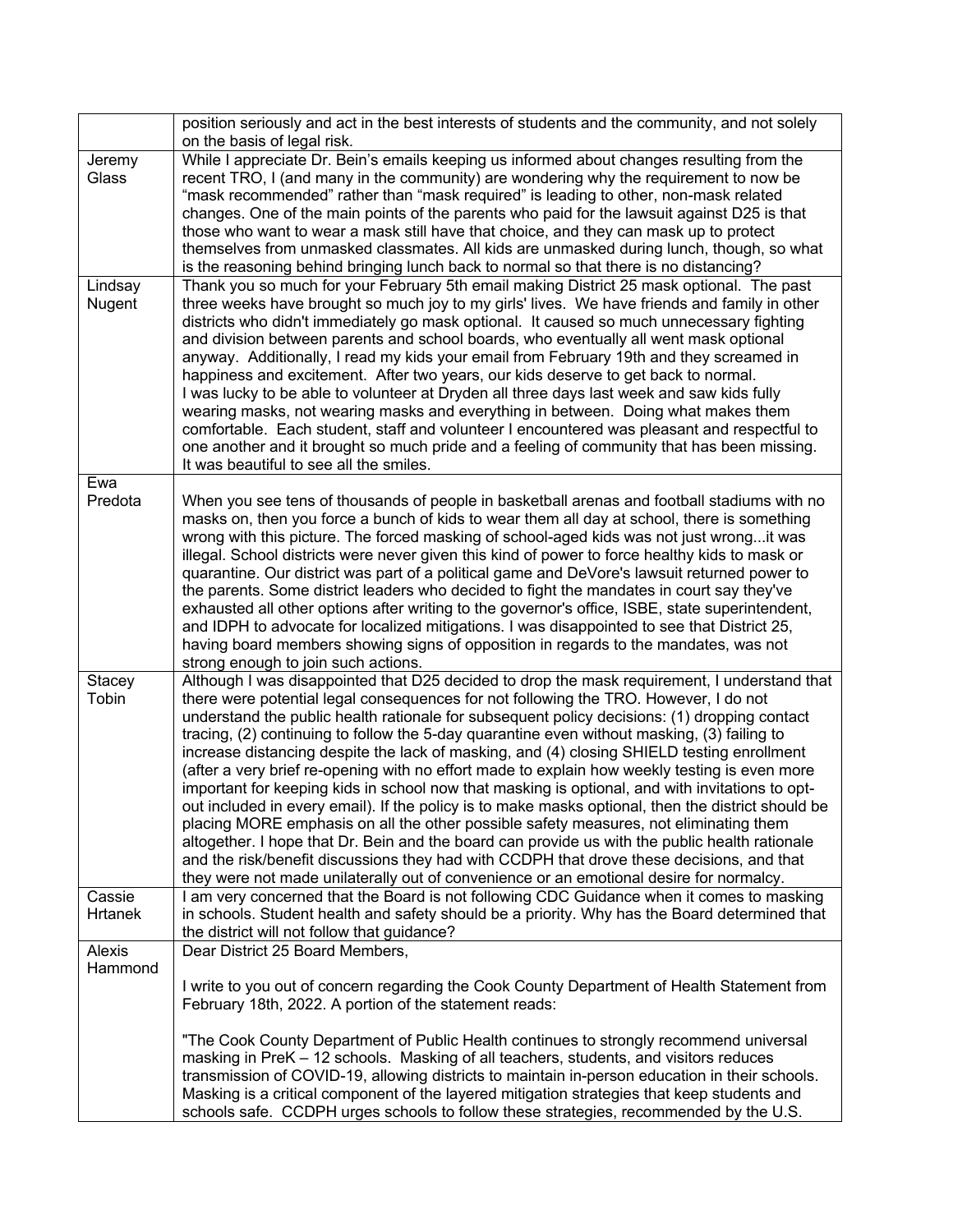|                       | Centers for Disease Control and Prevention (CDC) and the Illinois State Board of Education<br>(ISBE), which include: universal masking; physical distancing; contact tracing; isolation and<br>quarantine for confirmed cases and contacts; good indoor ventilation; and adherence to<br>handwashing and respiratory etiquette."<br>I am encouraged by the fact that the Omicron surge is ending. I am encouraged by the<br>dropping cases in our community and the hospital bed availability. I understand that Chicago<br>and Cook County mask and vaccine requirements are going away for restaurants and gyms<br>etc. However, masks will still remain in effect for places that are not optional for many<br>including public transportation and hospitals. Families never have to attend a restaurant if<br>they choose not to. They can minimize their family's risk of exposure. But, for children<br>accessing their public school education, school needs to be safe and follow public health<br>guidelines so that it can welcome each child into the building. I am unsure why the district is<br>choosing not to follow public health guidance. Specifically choosing optional masking,<br>elimination of contact tracing, elimination of close contact quarantine, and reduced social<br>distancing.<br>Recently, some members of the board argued for "local" control. They did not want the<br>Governor controlling the District in regards to masking. Now the District has the ability to rely<br>on local public health officials from within our own county, yet does not heed their public health<br>guidance. If not relying on local public health officials, how is the District making these<br>decisions and by whose authority? |
|-----------------------|------------------------------------------------------------------------------------------------------------------------------------------------------------------------------------------------------------------------------------------------------------------------------------------------------------------------------------------------------------------------------------------------------------------------------------------------------------------------------------------------------------------------------------------------------------------------------------------------------------------------------------------------------------------------------------------------------------------------------------------------------------------------------------------------------------------------------------------------------------------------------------------------------------------------------------------------------------------------------------------------------------------------------------------------------------------------------------------------------------------------------------------------------------------------------------------------------------------------------------------------------------------------------------------------------------------------------------------------------------------------------------------------------------------------------------------------------------------------------------------------------------------------------------------------------------------------------------------------------------------------------------------------------------------------------------------------------------------------------------------------------------|
|                       | I ask that you continue to provide the families of District 25 with truly exceptional educations<br>for their children in a safe environment for all students and their families.                                                                                                                                                                                                                                                                                                                                                                                                                                                                                                                                                                                                                                                                                                                                                                                                                                                                                                                                                                                                                                                                                                                                                                                                                                                                                                                                                                                                                                                                                                                                                                          |
|                       | Sincerely,<br>Alexis Hammond                                                                                                                                                                                                                                                                                                                                                                                                                                                                                                                                                                                                                                                                                                                                                                                                                                                                                                                                                                                                                                                                                                                                                                                                                                                                                                                                                                                                                                                                                                                                                                                                                                                                                                                               |
| Virginia<br>McDonnell | I, along with many other parents in the district, would appreciate hearing more context and<br>detail around how the most recent pandemic procedures were developed. I'm specifically<br>concerned about the lack of agreement between published recommendations from the<br>CCDPH and Dr. Bein's statement that the mitigation strategies were developed while "working<br>with the Cook County Health Department."                                                                                                                                                                                                                                                                                                                                                                                                                                                                                                                                                                                                                                                                                                                                                                                                                                                                                                                                                                                                                                                                                                                                                                                                                                                                                                                                       |
|                       | This statement raises questions because the CCDPH guidance at the time D25 was drafting<br>our current procedures was to have "universal masking; physical distancing; contact tracing;<br>isolation and quarantine for confirmed cases and contacts; good indoor ventilation; and<br>adherence to handwashing and respiratory etiquette."                                                                                                                                                                                                                                                                                                                                                                                                                                                                                                                                                                                                                                                                                                                                                                                                                                                                                                                                                                                                                                                                                                                                                                                                                                                                                                                                                                                                                 |
|                       | In contrast, D25 chose optional masking, elimination of contact tracing, elimination of close<br>contact quarantine, and low, if any, social distancing.                                                                                                                                                                                                                                                                                                                                                                                                                                                                                                                                                                                                                                                                                                                                                                                                                                                                                                                                                                                                                                                                                                                                                                                                                                                                                                                                                                                                                                                                                                                                                                                                   |
|                       | Did the CCDPH review and approve the current plan based on factors specific to our district?<br>I'm sure you can understand the feeling of unease when parents are told one thing by public<br>health officials and another by the district. In the spirit of transparency and open<br>communication with the community, I look forward to additional discussion and details about<br>this policy in tonight's meeting. I also would like to know what will happen when the next wave<br>comes and numbers go up?                                                                                                                                                                                                                                                                                                                                                                                                                                                                                                                                                                                                                                                                                                                                                                                                                                                                                                                                                                                                                                                                                                                                                                                                                                          |
| Zenek<br>Piersa       | Dr. Bein and D25 Board,<br>I'm interested in a report from you and your district lawyers on the TRO case. Were your legal<br>advisors telling you this during the last few months?<br>- Mask and vaccine mandates are in violation of civil rights.<br>- It is illegal to quarantine a healthy child.<br>- If a public official issues an illegal mandate and that mandate results in death, they can go to<br>jail.                                                                                                                                                                                                                                                                                                                                                                                                                                                                                                                                                                                                                                                                                                                                                                                                                                                                                                                                                                                                                                                                                                                                                                                                                                                                                                                                       |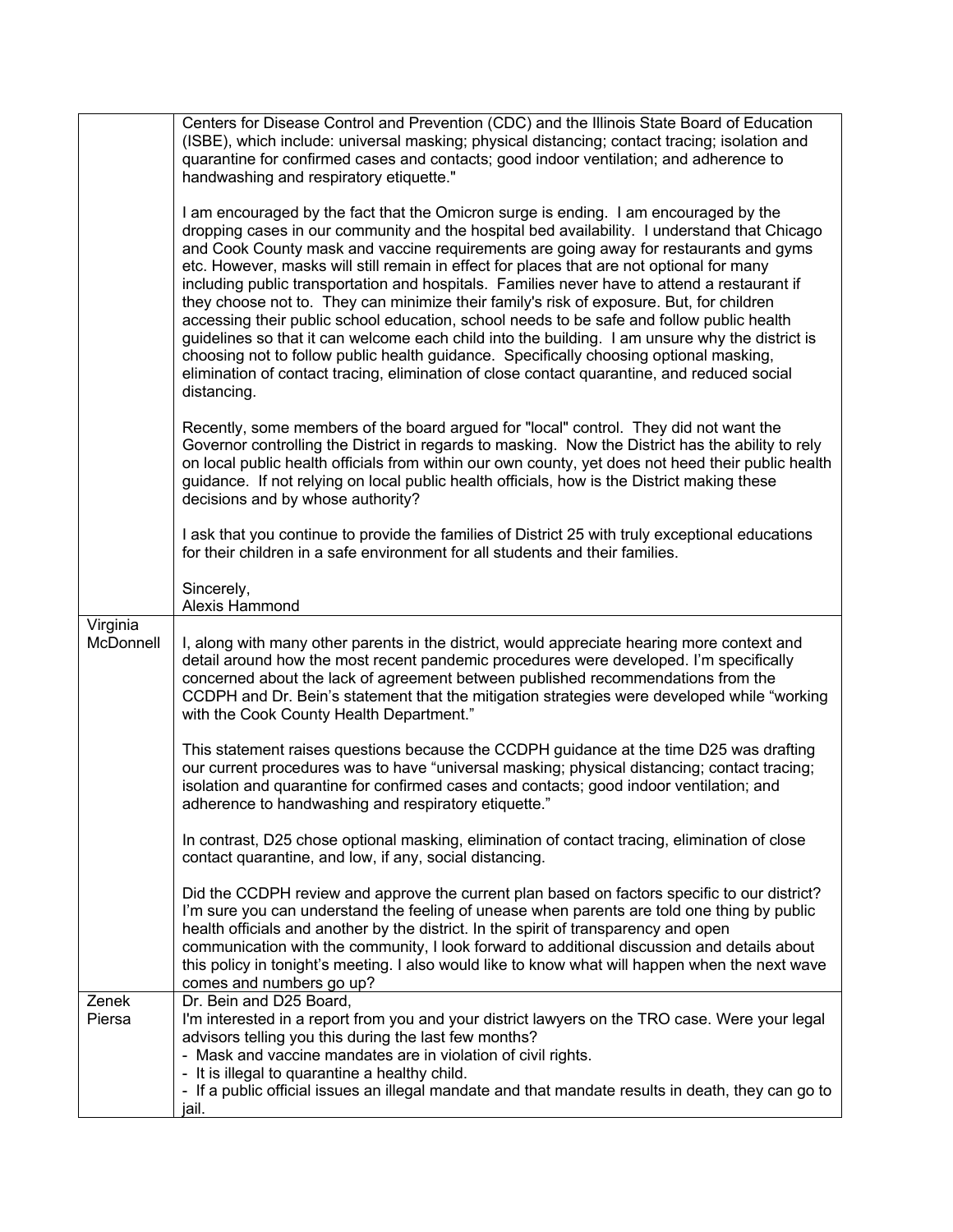|                    | - ISBE doesn't have the authority to remove recognition status and withhold funding from<br>schools that don't follow COVID-19 mitigations, such as mandatory masking.                                                                                                                                                                                                                                                                                                                                                                                                                                                                                                                                                                                                                              |
|--------------------|-----------------------------------------------------------------------------------------------------------------------------------------------------------------------------------------------------------------------------------------------------------------------------------------------------------------------------------------------------------------------------------------------------------------------------------------------------------------------------------------------------------------------------------------------------------------------------------------------------------------------------------------------------------------------------------------------------------------------------------------------------------------------------------------------------|
|                    | Did D25 lawyers need to wait for a court decision to say whether something is valid according<br>to the law or not?                                                                                                                                                                                                                                                                                                                                                                                                                                                                                                                                                                                                                                                                                 |
|                    | Also, I'd like to tell the parents who are unhappy about the judge's verdict that they are<br>completely free to keep their masks on, without unreasonable demands on everyone else<br>around them.                                                                                                                                                                                                                                                                                                                                                                                                                                                                                                                                                                                                 |
| Jenny<br>Haefliger | I would like transparency and an explanation as to how the district arrived at the point we are<br>at now. Mitigation after mitigation has been dropped - universal masking, contact tracing,<br>social distancing in certain situations (possibly lunch), close contact quarantine, etc. - this is<br>not in alignment with current CCDPH recommendations, or experts like the CDC or AAP. How<br>did our district arrive at this point? Who is making these decisions, and with what guidance?<br>The Appellate court dismissed the TRO and made it clear that districts can implement their<br>own mitigations. It is so confusing to be told one thing by public health experts, only to turn<br>around and see the opposite things happening in our schools. How were these decisions<br>made? |
|                    | Covid mitigations will not be the only challenge our schools face, but what happens in the<br>future when the next Covid variant arrives, and it's possibly more dangerous? What is the<br>plan? Is there a plan? What happens when the next non-Covid challenge presents itself? I am<br>worried for the future of our district if there is not transparency in decision making happening<br>now.                                                                                                                                                                                                                                                                                                                                                                                                  |
| Ewa<br>Wojcik      | Dr. Bein and Board Members,<br>I regained freedom for my four children in court. Long before that, you had a chance to do it for<br>5,500+ children by simply giving a choice. You decided not to do it. In the name of safety?<br>Was it supported by science? Was it supported by law? Or was it supported by politics and<br>covid money?                                                                                                                                                                                                                                                                                                                                                                                                                                                        |
|                    | On 2/1/22 my 16-year old daughter was excluded from school for not wearing a mask. This is<br>how she explained to me her behavior, "If you want to wear a mask, fine. But don't force your<br>beliefs on anyone else. It's morally wrong. If you're scared of covid, just stay home. That's not<br>my problem. I'm not scared of covid. You know why I really did it? Because my [1st grade]<br>sister has health issues from the mask, so I did it to support my sister." On the first day with<br>masks optional, my 1st grader said, "Mom, now everybody can see my face. My real face." On<br>day 2, she said, "Mom, it feels normal without a mask. It feels like I was a baby and had so<br>much fun." Her words mean the world to me.                                                       |
|                    | You knew that masks are causing health issues because I was one of the parents whose<br>lawyer sent you a notice of potential medical claim in November 2021. It was ignored. In<br>November I also sent the following request and I received no response:<br>"If D25 School Board is going to insist on assuming the role of healthcare provider and<br>continue implementing a mandatory mask policy, then I am formally requesting the Board<br>provides all parents with:                                                                                                                                                                                                                                                                                                                       |
|                    | A copy of all risk assessments carried out by the school in connection with face masks.<br>1.<br>2.<br>Confirmation that all staff and teachers have been fully trained with respect to health<br>risks associated with face masks, including with regards to recognizing the health contra-<br>indications from the use of same.<br>A signed legal document detailing that D25 School Board will accept any and all<br>3.                                                                                                                                                                                                                                                                                                                                                                          |
|                    | liabilities for any mental or physical health damages related to their mandatory mask policy."<br>You couldn't tell me how our schools are supporting young children's emotional development<br>while making them wear masks either.                                                                                                                                                                                                                                                                                                                                                                                                                                                                                                                                                                |
|                    | I also shared with you how Vandalia 203 district was trying to end the mask mandate, hoping it<br>would motivate you. It didn't. There were other school districts, such as 11 or 140, that filed a                                                                                                                                                                                                                                                                                                                                                                                                                                                                                                                                                                                                 |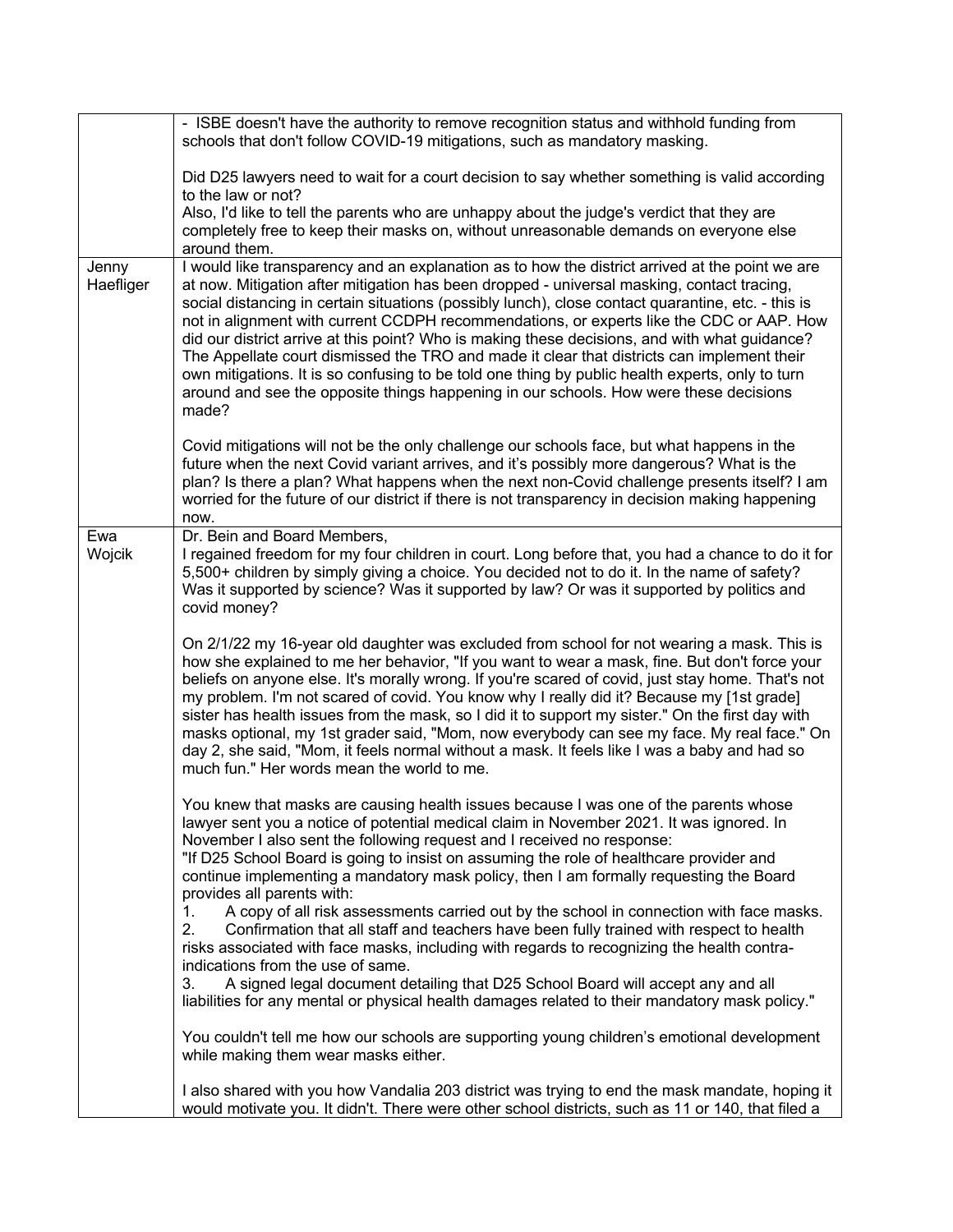|                      | lawsuit against ISBE and State Superintendent, which you were probably aware of:<br>https://www.centralillinoisproud.com/news/local-news/eureka-cusd-140-board-moves-forward-<br>with-lawsuit-against-isbe-state-superintendent/<br>https://www.centralillinoisproud.com/news/local-news/el-paso-gridley-cusd-11-moves-forward-<br>with-lawsuit-against-isbe-state-superintendent/?fbclid=lwAR1pYOhtVAXR43eXZ9WeRqb4t2-<br>mP3hVZC5W6QCs6JX04Z0wYTcHYYNmNzA                                                                                                                                                                                                                                                                                                                                                                                                                                                                                                                                                                                                                                                                                                                                                                                                                                                                                                                                                                                                                                                                                                                                                                                                |
|----------------------|------------------------------------------------------------------------------------------------------------------------------------------------------------------------------------------------------------------------------------------------------------------------------------------------------------------------------------------------------------------------------------------------------------------------------------------------------------------------------------------------------------------------------------------------------------------------------------------------------------------------------------------------------------------------------------------------------------------------------------------------------------------------------------------------------------------------------------------------------------------------------------------------------------------------------------------------------------------------------------------------------------------------------------------------------------------------------------------------------------------------------------------------------------------------------------------------------------------------------------------------------------------------------------------------------------------------------------------------------------------------------------------------------------------------------------------------------------------------------------------------------------------------------------------------------------------------------------------------------------------------------------------------------------|
|                      | Instead of taking action to challenge the mandates, you took action against parents at the<br>TRO hearings, which in turn brought up additional questions. Did our superintendent make the<br>board and community members aware of the stipulations and requirements associated with<br>the ESSER funds? Did our board question their superintendent about the requirements? I<br>didn't want this dirty money. No amount of money is worth keeping a mask on my children's<br>faces.                                                                                                                                                                                                                                                                                                                                                                                                                                                                                                                                                                                                                                                                                                                                                                                                                                                                                                                                                                                                                                                                                                                                                                      |
|                      | My father-in-law and my brother-in-law died from covid (they had underlying diseases). That<br>doesn't mean the rest of my family should live in fear. Covid can now be treated effectively<br>with proper medication and it is easily treatable at home. You can't get rid of viruses but you<br>can live healthy and support your immune system.                                                                                                                                                                                                                                                                                                                                                                                                                                                                                                                                                                                                                                                                                                                                                                                                                                                                                                                                                                                                                                                                                                                                                                                                                                                                                                         |
|                      | I've seen plenty of examples of covid mitigations implemented in our schools that defy safety<br>(such as using a 15-minute mark for close contact, different rules for CAP, accepting faulty<br>PCR tests). It's simply impossible to control the virus in the school setting.                                                                                                                                                                                                                                                                                                                                                                                                                                                                                                                                                                                                                                                                                                                                                                                                                                                                                                                                                                                                                                                                                                                                                                                                                                                                                                                                                                            |
| Domaradz<br>ka Zuzia | My son was supposed to start Kindergarten at Olive this school year, but I made a decision to<br>send him to a private school instead. When the pandemic started, everybody at his daycare<br>was wearing a mask which caused speech delays and made my son a very shy boy. Before<br>District 25 made their decisions regarding in-person attendance and masks for the 2021/22<br>school year, I knew I can't risk my child's development and I can say now putting him in an<br>environment where he can freely express himself was the right decision. I've been closely<br>following what's happening in District 25 and I am considering putting him and his younger<br>sister in a public school at some point, but it is still not a safe environment for my kids who<br>won't be able to see expressions on their teachers' faces and learn proper pronunciation with<br>teachers' mouths being covered. I must say this is very disappointing to me and I believe<br>District 25 owns a good explanation for how we got to this situation. Tom Devore's TRO case<br>and the judge's order are public record. Please bring your lawyers in publicly to explain in lay<br>terms why they were advising a taxpayer public entity (and my tax dollars are paying these<br>lawyers legal fees, so they have an obligation to the people) to hold the mask line. Have your<br>lawyers publicly state their case, rationale for and arguments in support of any school board<br>mask policies THEY DRAFT that are CONTRARY to existing laws, case precedence, legal<br>processes, our constitutional rights as well as any legally required due process. |
| Nathan<br>Ulery      | If the situation was less serious, the last line of the Pandemic Procedures Update presentation<br>would be laughable. The deck states, "Continue updates to community" which is insulting at<br>best. Throughout the COVID response, Dr. Bein has been dismissive to parental concerns,<br>refuses to respond to legitimate questions, does not share the recommendations she allegedly<br>receives, refuses to explain her decision making process, and appears to relish in her<br>intentional opaqueness and defaults to using lawyers as a cover for her refusal to be<br>transparent. She refuses to share plans until as late in the process as possible, making it<br>impossible for parents to provide input and feedback or make alternative arrangements.<br>Parents have been forced to use the Attorney General's office to investigate Open Meeting<br>Acts violations and FOIA requests to find out what is really going on. It is time for this Board to<br>make it clear that this community, especially parents, deserve a responsive and transparent<br>leader and if Dr. Bein will not become one immediately, the Board will find one who does.                                                                                                                                                                                                                                                                                                                                                                                                                                                                                       |
|                      | It is also important that this Board demand that it's superintendent not mislead parents. In her<br>February 19, 2022 email to parents, Dr. Bein wrote, "After reviewing the court's rulings,<br>working with the Cook County Health Department, consulting with our legal counsel, and<br>reviewing our internal COVID-19 data, District 25 will continue in our mask-recommended                                                                                                                                                                                                                                                                                                                                                                                                                                                                                                                                                                                                                                                                                                                                                                                                                                                                                                                                                                                                                                                                                                                                                                                                                                                                         |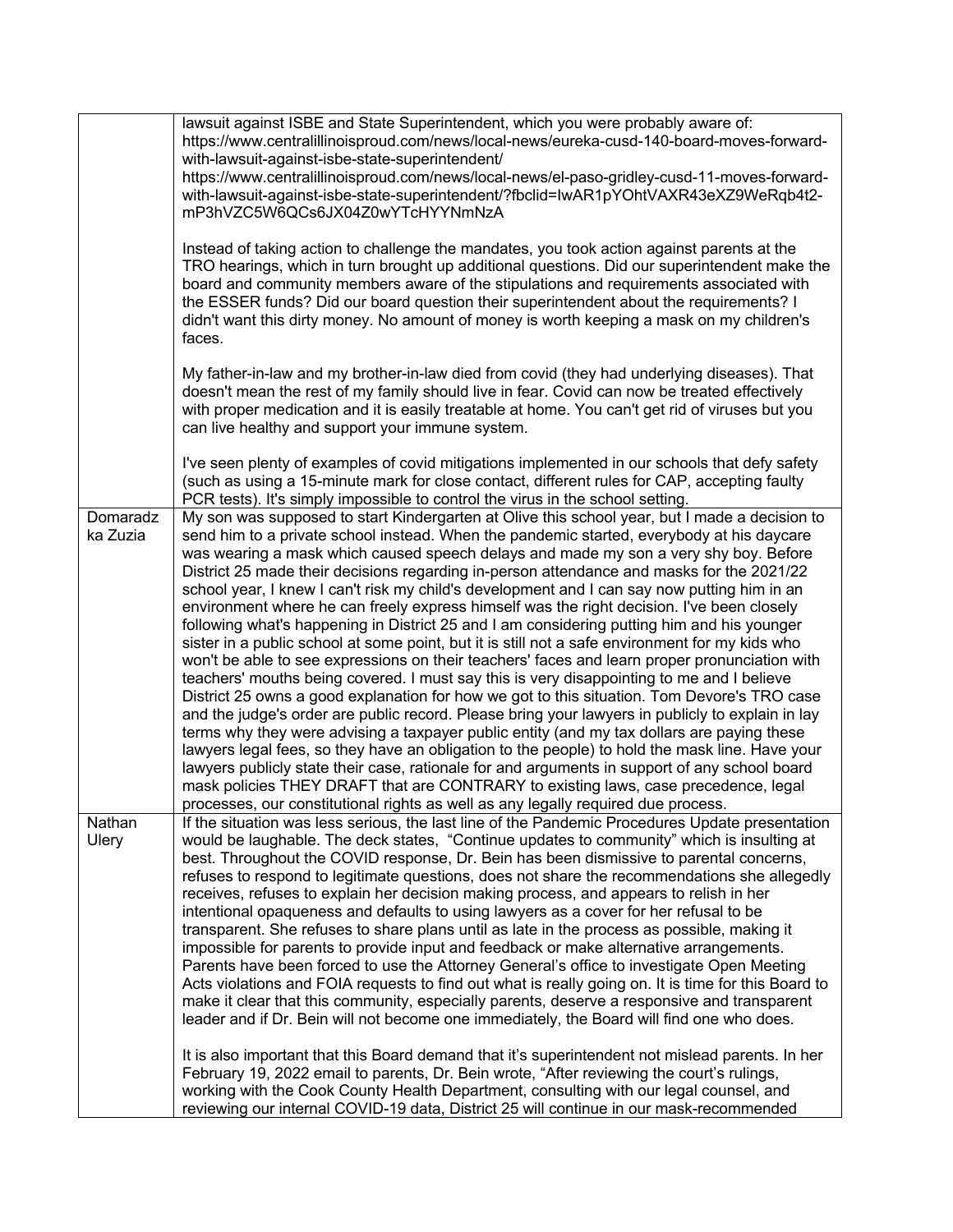environment." The day before, the Cook County Department of Public Health wrote that it "continues to strongly recommend universal masking in PreK – 12 schools. Masking of all teachers, students, and visitors reduces transmission of COVID-19, allowing districts to maintain in-person education in their schools." The superintendent should not imply that she consulted with public health officials and they agreed with her when she is implementing policies in direct opposition of their recommendations.

Further, and to no surprise considering the horrible counsel Dr. Bein and the Board received during its fight with parents regarding the Open Meetings Act violation, Dr. Bein continues to get bad legal advice and should also be instructed to get better lawyers. While she stated she consulted with attorneys, the CCDPH correctly reminds school leaders that the Appellate Court, in its decision, states that the Temporary Restraining Order "in no way restrains school districts from acting independently from the executive orders or the (Illinois Department of Public Health) in creating provisions addressing COVID-19." It goes in to state that "Further, 77 Ill. Admin Code 690.1315(f) allows for school districts and certified local health departments to work in consultation with one another in the development of mitigation plans, policies, and procedures. The continued masking of teachers, students, and visitors in schools is consistent with the recommendations of public health experts."

While no Board vote on COVID mitigating controls is on the agenda tonight, it is clear that this administration and Board are continuing to ignore the recommendations of public health officials. The current recommendations from the CDC, CCDPH, and other public health officials is to retain required masking in schools. We are all hopeful these recommendations soon change and we will embrace those changed recommendations once they are made. But until then, they should continue to be followed. The appellate court made it clear that the TRO does not interfere with a School Board's ability to implement its own controls. By removing controls, against current public health guidance, you are making a political judgement. Ultimately, as members of the Board, you have to live with the moral consequences that you opted for political expediency over public health.

I would describe the recent changes announced by Dr. Bein this past weekend as demonstration that Dr. Bein and her administration are throwing in the towel on controlling COVID. Refusing to do contact tracing because of inconsistent masking is lazy at best. (And of course, masking is only inconsistent because Dr. Bein decided to stop requiring it — even with the plaintiffs attorney and appellate court providing an option for the district to continue the masking requirement). There is no reason to stop contact tracing because it's a little harder. Contact tracing helps slow the spread and most importantly, allows families with immunocompromised family members to react to potential exposure. This decision is irresponsible, but not unexpected considering the way in which Dr. Bein has handled this entire pandemic.

I am concerned about what this March 7th update will include. At least one staff member has shared with some parents that all lunch mitigating controls will be removed. If we look at the data Dr. Bein provided in her report, cases are at the same level as they were in August. In August, we had required masking and social distancing. And now it appears in March we will have kids sitting shoulder to shoulder with no masks. Dr. Bein can not claim that the continued removal of mitigating controls is due to fewer cases because the case rate is similar to the beginning of the school year. And to date, the public health officials recommendations have not changed. The only conclusion can be is that she does not take public health recommendations seriously and is irresponsible with how she handles the health and safety of our children.

From the beginning, we have only asked that this administration and school board stay in its lane and follow public health guidance. We are all hopeful that guidance will be updated as COVID begins to be treated as an endemic. But until that happens, I will continue to be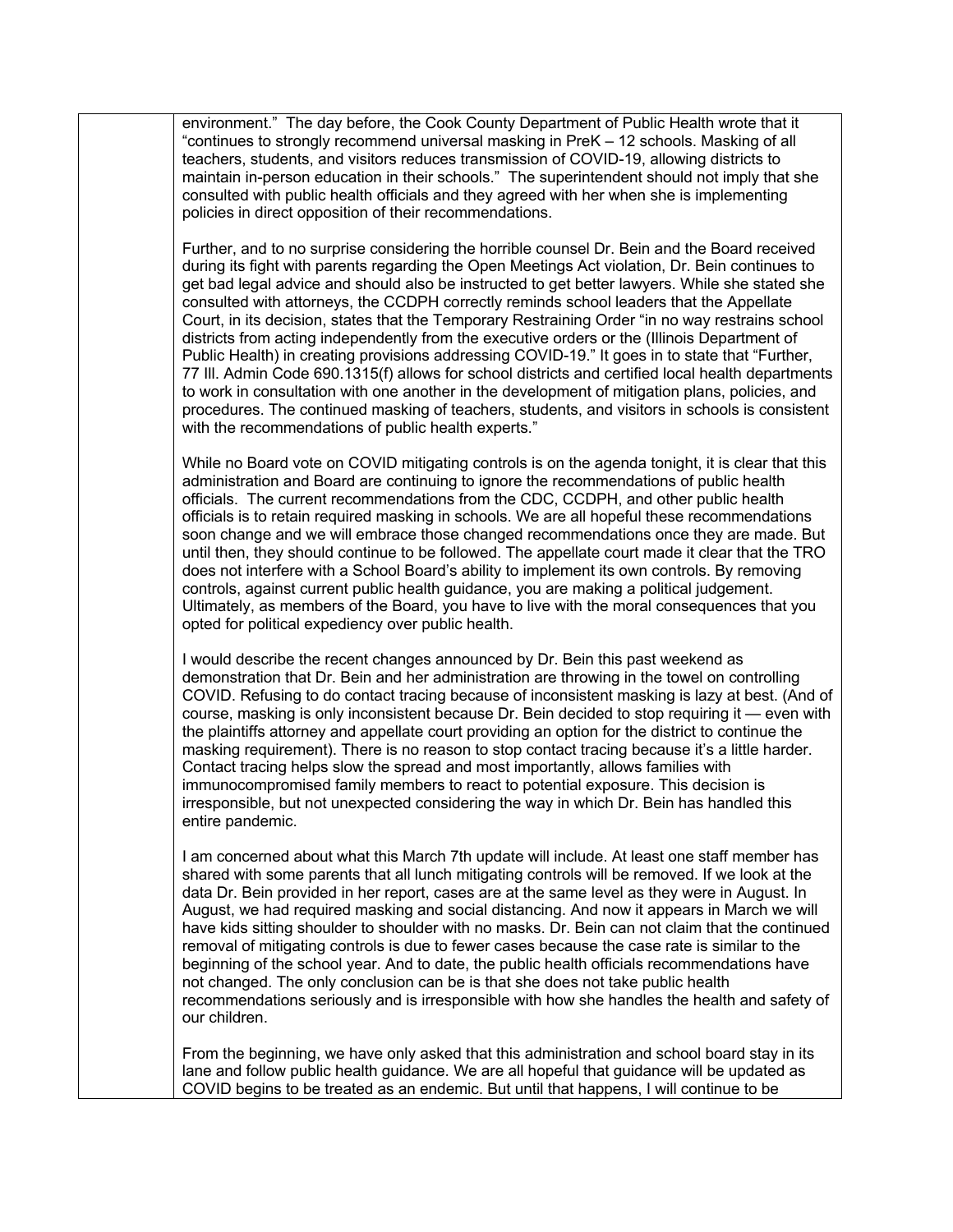|                    | frustrated at the level of irresponsibility demonstrated by Dr. Bein and the Board's refusal to<br>interject and redirect.                                                                       |
|--------------------|--------------------------------------------------------------------------------------------------------------------------------------------------------------------------------------------------|
| Deborah            | Dr.Bein and D25 Board,                                                                                                                                                                           |
| Freudenbe          | I would like to know why D25 decided to make the sudden change of getting rid of all                                                                                                             |
| rger               | mitigation tools such as spacing and requiring a negative Covid test on students' return if they                                                                                                 |
|                    | had covid-like symptoms. This is not following CCDPH/IDPH recommendations. IDPH                                                                                                                  |
|                    | website still reflects following physical distancing and testing for suspected cases. I would                                                                                                    |
|                    | hope that D25 would still want to follow best practices in regards to keeping our children, staff,<br>and community safe since these tools are even more important now that masking is optional. |
|                    | In addition, I would like the communication coming from the administration regarding                                                                                                             |
|                    | procedural changes in regards to covid to be specific, clear, and allow adequate notice. For                                                                                                     |
|                    | instance, I was not aware of South lunchroom changes next week (going from classrooms to                                                                                                         |
|                    | "full" normal lunch) until a staff member mentioned it to another parent. I am sure there will be                                                                                                |
|                    | many more parents concerned once this change is made public, especially since there were 4                                                                                                       |
|                    | positive case notifications the first two days this week at South. I did not realize this change<br>would be made from the letter Dr. Bein sent which vaguely stated "pre-pandemic" procedures.  |
|                    | Thank you for taking my concerns into consideration. I hope you will take a pause and keep                                                                                                       |
|                    | mitigation tools in effect as recommended by the public health agencies.                                                                                                                         |
|                    |                                                                                                                                                                                                  |
|                    | Sincerely,<br>Deborah Freudenberger                                                                                                                                                              |
|                    | Windsor and South Parent                                                                                                                                                                         |
| Jim and            | During the month of February, D25 has taken several significant actions to reduce or eliminate                                                                                                   |
| Cristina<br>Small  | several pandemic related mitigations, but has not provided the community with sufficient<br>rationale for the decisions being made. This has been frustrating as often the changes when          |
|                    | communicated are not in line with relevant health department guidance or other school                                                                                                            |
|                    | districts. The board and administration has touted transparency as being a core value, but                                                                                                       |
|                    | has fallen short in its promise thereby diminishing the community's trust. While it is expected                                                                                                  |
|                    | with pandemic statistics thankfully reaching manageable levels that certain mitigations would                                                                                                    |
|                    | be loosened, we expect that the district provide at least a minimum level of reasoning,<br>including the facts and circumstances considered in reaching its conclusions for actions being        |
|                    | taken. In addition, the Board should maintain additional focus on governing the                                                                                                                  |
|                    | communications of the administration to ensure adequate transparency is maintained.                                                                                                              |
|                    |                                                                                                                                                                                                  |
|                    | Further, we support the district moving forward with all day kindergarten and should focus on<br>the option to build-out existing elementary schools to accomplish this.                         |
| <b>April Berry</b> | I am disappointed at the District's decision to move from masking required to masks                                                                                                              |
|                    | recommended, but I am grateful that the vast majority in each of my school aged children's                                                                                                       |
|                    | classrooms choose to remain masked. I recognize that my family's situation is different than<br>many, but my family continues to mask despite being vaccinated and boosted to protect our        |
|                    | 1.5 year old who is not yet eligible for the vaccine. We also mask to protect our two unborn                                                                                                     |
|                    | family members who are due in April. What disappoints me further, is the district moving away                                                                                                    |
|                    | from lunch time distancing mitigations and contact tracing, despite the CCPHD's                                                                                                                  |
|                    | recommendation to continue both in schools.                                                                                                                                                      |
|                    | I understand that masking and social distancing aren't going to be around forever, because                                                                                                       |
|                    | they won't always be necessary. But couldn't we wait to drop all effective mitigation strategies                                                                                                 |
|                    | until the entire community is eligible to be vaccinated?                                                                                                                                         |
|                    | For those who are eligible and medically able: Vaccination is community care. For those who                                                                                                      |
|                    | are physically able: masking is community care. Distancing mitigation during unmasked                                                                                                            |
|                    | lunch/snack periods at schools is community care. Continued testing and contact tracing are                                                                                                      |
| Liz                | both community care. I implore the district to participate in community care.<br>Dear Dr. Bein and Board members,                                                                                |
| Osterhues          | I understand that the issue of masking and mitigation procedures is an agenda item for this                                                                                                      |
|                    | evening's meeting. Like so many other families, we are revlieved to see the positivity rate on a                                                                                                 |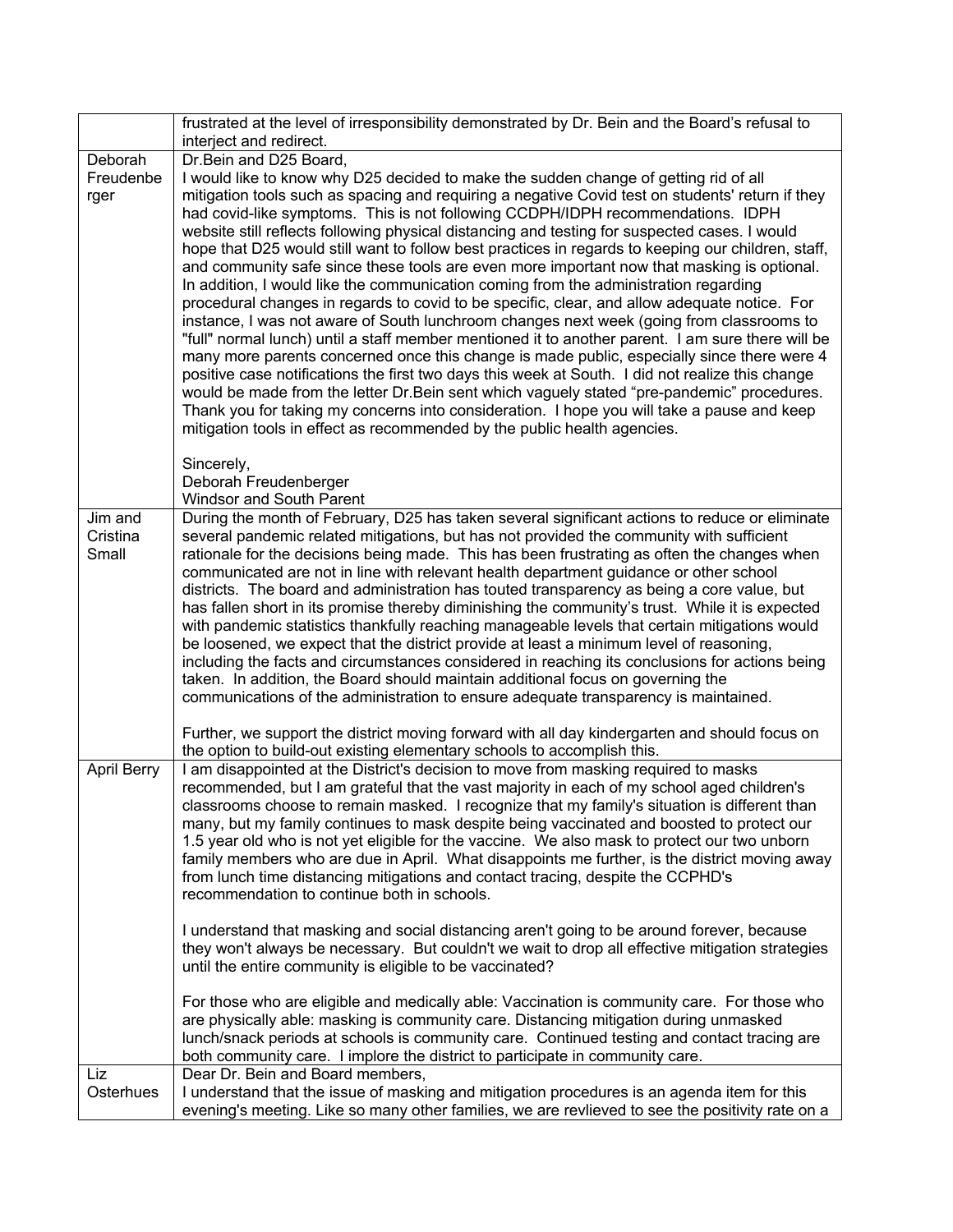decline and are looking forward to a mask-free life in the near future. That said, it is not my place nor your's to determine whether or not masking in our schools is necessary. Nor is it up to the loudest parents with the squeekiest wheels bombarding you and social media with their pro or anti mask opinions on this matter to decide what is best. This is a decision that should be made based on current guidance from health and medical experts. In short, we all need to stay in our lanes and look to those who know best, who have the expertise and the research, to provide direction on what is necessary to keep our children physically and emotionally safe during this pandemic. As of today, the CDC, CCDPH and AAP ALL recommend continued masking in schools. While some of you are experts in education, none of you are medical or health experts. I know that every single one of you wants to do what is best for our students and our staff, yet implementation of that differs in opinion. We need to put opinions and beliefs aside, turn to the experts who do this for a living and base decisions impacting more than 5000 students and staff on scientific fact and health guidance. Please stop using the district's legal counsel's "interpretation" of what was decided 2 weeks ago by a down state judge as your rationale for dropping masks. And instead, choose to protect our students using CURRENT guidance from health experts. As of today, 2/24/22, the American Academy of Pediatrics, CCDPH and CDC all support continued layered mitigatgions in schools, that include masking, distancing, hand washing, optimal ventilation and cleaning. Below includes their most current guidance on mitigation procedures in schools:

AAP (source: AAP.org, updated 1/27/22, most current guidance): "Wear well-fitting masks, especially during times of high community prevalence. In-school transmission has been observed more often in school districts that did not enact mask requirements. All students older than 2 years and all school staff should wear well-fitting face masks at school (unless medical or developmental conditions prohibit use), regardless  of vaccination status. The AAP currently recommends universal masking in school, with an emphasis on indoor masking. An added benefit of universal masking is protection of students and staff against other respiratory illnesses that would take time away from school.

Use outside spaces and/or spread students out, especially during times where masks may be down such as lunch (if climate and space permit).

Provide adequate and consistent opportunities for hand washing and appropriate school cleaning techniques. School policies should protect the students, school staff and teachers using science as a guide."

CCDPH (source https://cookcountypublichealth.org, updated 2/5/22):

"The Cook County Department of Public Health (CCDPH) continues to endorse the CDC guidance calling for universal masking in all schools. CDC guidance, updated January 12, 2022, continues to recommend "universal indoor masking by all students (ages 2 years and older), staff, teachers, and visitors to K-12 schools, regardless of vaccination status. In addition to continued universal masking, CCDPH supports the layered mitigation strategy recommended by Illinois Department of Public Health and the Illinois State Board of education in their Joint Guidance for COVID-19 Prevention in Schools, which includes the following recommendations: Promote and/or provide COVID-19 immunization for all school personnel and eligible students. Facilitate physical distancing. Schools should configure their spaces to provide space for physical distancing to the extent possible in their facilities. Implement or provide provisions for COVID-19 diagnostic testing for suspected cases, close contacts, and during outbreaks, as well as screening testing for unvaccinated students according to the CDC's testing recommendations. Improve ventilation to reduce the concentration of potentially virus-containing droplets in schools' indoor air environments. Promote and adhere to hand hygiene and to respiratory etiquette. Encourage individuals who are sick to stay home and to get tested for COVID-19. Clean and disinfect surfaces in schools to maintain healthy environments."

CDC (source cdc.gov; updated 2/7/22)

"CDC recommends universal indoor masking by all\* students (ages 2 years and older), staff, teachers, and visitors to K-12 schools, regardless of vaccination status. New CDC guidance